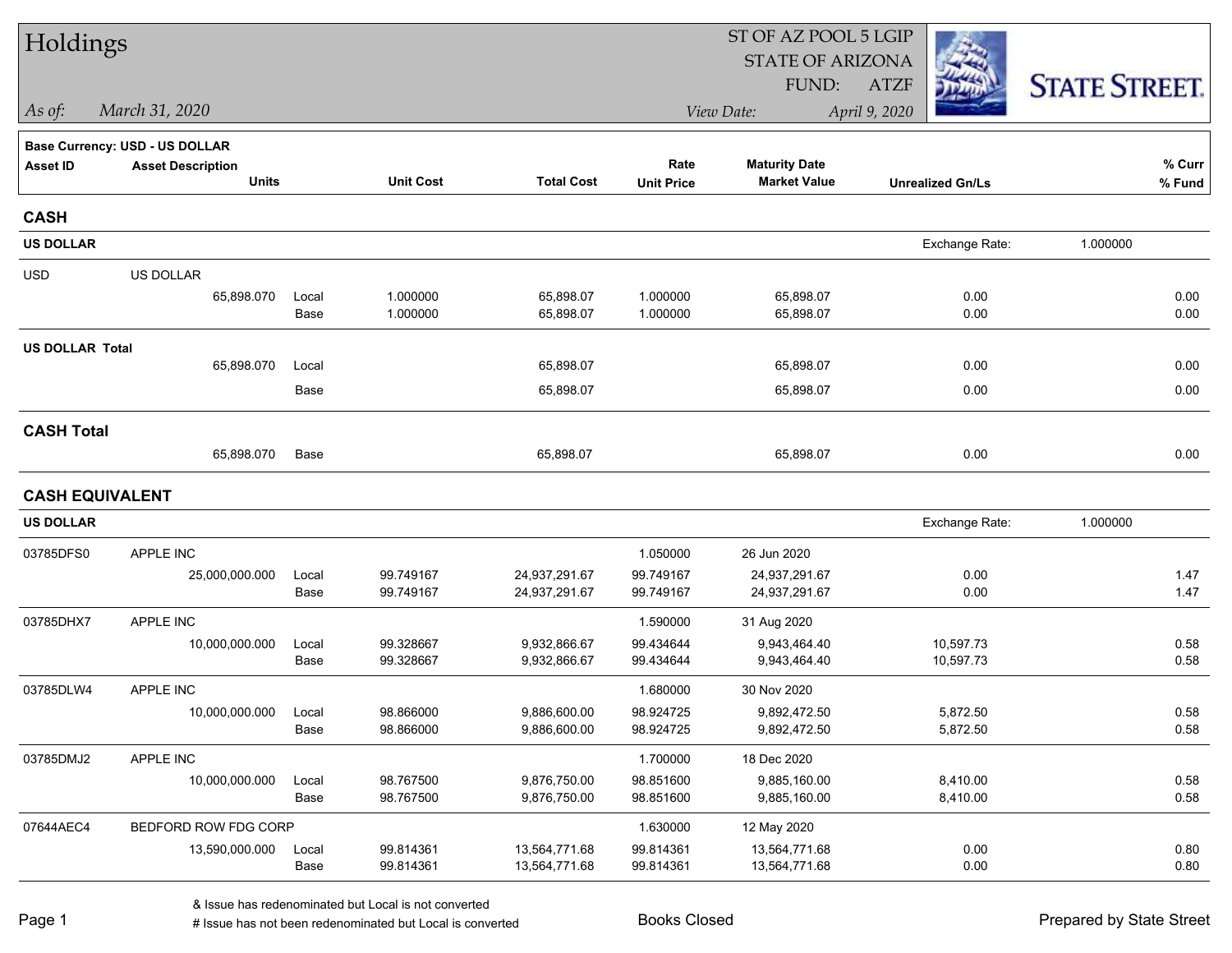| Holdings        |                                       |       |                  |                   |                   | ST OF AZ POOL 5 LGIP    |                         |                      |
|-----------------|---------------------------------------|-------|------------------|-------------------|-------------------|-------------------------|-------------------------|----------------------|
|                 |                                       |       |                  |                   |                   | <b>STATE OF ARIZONA</b> |                         |                      |
|                 |                                       |       |                  |                   |                   | FUND:                   | <b>ATZF</b>             | <b>STATE STREET.</b> |
| As of:          | March 31, 2020                        |       |                  |                   |                   | View Date:              | April 9, 2020           |                      |
|                 | <b>Base Currency: USD - US DOLLAR</b> |       |                  |                   |                   |                         |                         |                      |
| <b>Asset ID</b> | <b>Asset Description</b>              |       |                  |                   | Rate              | <b>Maturity Date</b>    |                         | % Curr               |
|                 | <b>Units</b>                          |       | <b>Unit Cost</b> | <b>Total Cost</b> | <b>Unit Price</b> | <b>Market Value</b>     | <b>Unrealized Gn/Ls</b> | $%$ Fund             |
| 07644AGM0       | BEDFORD ROW FDG CORP                  |       |                  |                   | 1.740000          | 21 Jul 2020             |                         |                      |
|                 | 15,000,000.000                        | Local | 99.463500        | 14,919,525.00     | 99.574500         | 14,936,175.00           | 16,650.00               | 0.88                 |
|                 |                                       | Base  | 99.463500        | 14,919,525.00     | 99.574500         | 14,936,175.00           | 16,650.00               | 0.88                 |
| 08465RD16       | BERKSHIRE HATHAWAY ENE                |       |                  |                   | 1.700000          | 01 Apr 2020             |                         |                      |
|                 | 10,000,000.000                        | Local | 100.000000       | 10,000,000.00     | 100.000000        | 10,000,000.00           | 0.00                    | 0.59                 |
|                 |                                       | Base  | 100.000000       | 10,000,000.00     | 100.000000        | 10,000,000.00           | 0.00                    | 0.59                 |
| 08465RD81       | <b>BERKSHIRE HATHAWAY ENE</b>         |       |                  |                   | 1.350000          | 08 Apr 2020             |                         |                      |
|                 | 8,800,000.000                         | Local | 99.973750        | 8,797,690.00      | 99.973750         | 8,797,690.00            | 0.00                    | 0.52                 |
|                 |                                       | Base  | 99.973750        | 8,797,690.00      | 99.973750         | 8,797,690.00            | 0.00                    | 0.52                 |
| 13738JDE7       | CAN AST + CAN LTD JT                  |       |                  |                   | 1.640000          | 14 Apr 2020             |                         |                      |
|                 | 15,000,000.000                        | Local | 99.940778        | 14,991,116.67     | 99.940778         | 14,991,116.67           | 0.00                    | 0.88                 |
|                 |                                       | Base  | 99.940778        | 14,991,116.67     | 99.940778         | 14,991,116.67           | 0.00                    | 0.88                 |
| 13738JE55       | CAN AST + CAN LTD JT                  |       |                  |                   | 1.690000          | 05 May 2020             |                         |                      |
|                 | 15,000,000.000                        | Local | 99.840389        | 14,976,058.33     | 99.840389         | 14,976,058.33           | 0.00                    | 0.88                 |
|                 |                                       | Base  | 99.840389        | 14,976,058.33     | 99.840389         | 14,976,058.33           | 0.00                    | 0.88                 |
| 15060XDQ2       | CEDAR SPRING CPTL CO                  |       |                  |                   | 1.660000          | 24 Apr 2020             |                         |                      |
|                 | 15,000,000.000                        | Local | 99.893944        | 14,984,091.67     | 99.893944         | 14,984,091.67           | 0.00                    | 0.88                 |
|                 |                                       | Base  | 99.893944        | 14,984,091.67     | 99.893944         | 14,984,091.67           | 0.00                    | 0.88                 |
| 16677JE44       | CHEVRON CORP                          |       |                  |                   | 1.040000          | 04 May 2020             |                         |                      |
|                 | 22,200,000.000                        | Local | 99.904667        | 22,178,836.00     | 99.904667         | 22,178,836.00           | 0.00                    | 1.30                 |
|                 |                                       | Base  | 99.904667        | 22,178,836.00     | 99.904667         | 22,178,836.00           | 0.00                    | 1.30                 |
| 16677JHS8       | CHEVRON CORP                          |       |                  |                   | 0.800000          | 26 Aug 2020             |                         |                      |
|                 | 10,000,000.000                        | Local | 99.673333        | 9,967,333.33      | 99.163325         | 9,916,332.50            | $-51,000.83$            | 0.58                 |
|                 |                                       | Base  | 99.673333        | 9,967,333.33      | 99.163325         | 9,916,332.50            | $-51,000.83$            | 0.58                 |
| 16677JJH0       | CHEVRON CORP                          |       |                  |                   | 1.600000          | 17 Sep 2020             |                         |                      |
|                 | 10,000,000.000                        | Local | 99.248889        | 9,924,888.89      | 99.047028         | 9,904,702.80            | $-20,186.09$            | 0.58                 |
|                 |                                       | Base  | 99.248889        | 9,924,888.89      | 99.047028         | 9,904,702.80            | $-20,186.09$            | 0.58                 |
| 19121AF97       | COCA-COLA COMPANY                     |       |                  |                   | 0.880000          | 09 Jun 2020             |                         |                      |
|                 | 25,000,000.000                        | Local | 99.831333        | 24,957,833.33     | 99.831333         | 24,957,833.33           | 0.00                    | 1.47                 |
|                 |                                       | Base  | 99.831333        | 24,957,833.33     | 99.831333         | 24,957,833.33           | 0.00                    | 1.47                 |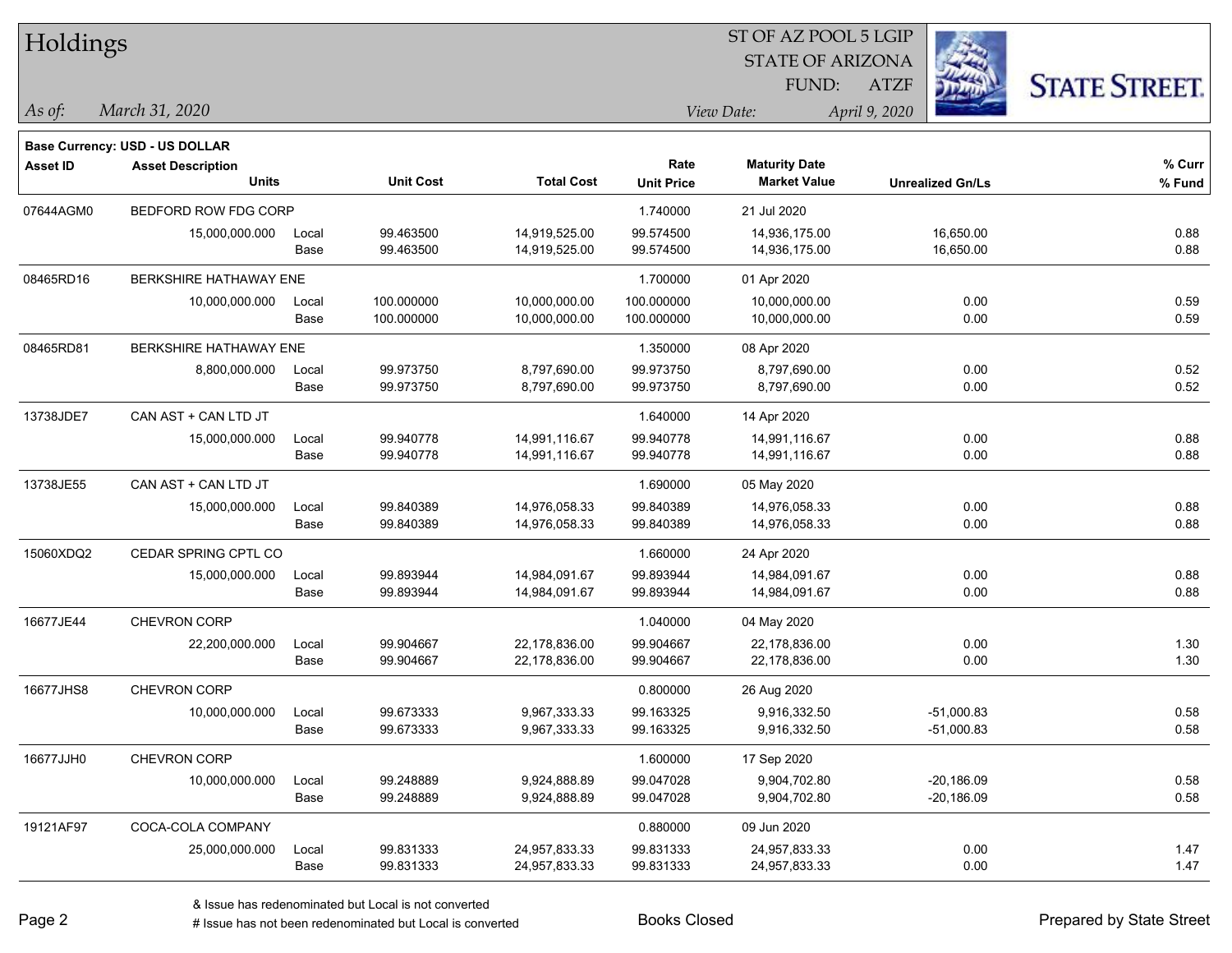| Holdings        |                                       |       |                  |                   |                   | ST OF AZ POOL 5 LGIP    |                         |                      |
|-----------------|---------------------------------------|-------|------------------|-------------------|-------------------|-------------------------|-------------------------|----------------------|
|                 |                                       |       |                  |                   |                   | <b>STATE OF ARIZONA</b> |                         |                      |
|                 |                                       |       |                  |                   |                   | FUND:                   | <b>ATZF</b>             | <b>STATE STREET.</b> |
| As of:          | March 31, 2020                        |       |                  |                   |                   | View Date:              | April 9, 2020           |                      |
|                 | <b>Base Currency: USD - US DOLLAR</b> |       |                  |                   |                   |                         |                         |                      |
| <b>Asset ID</b> | <b>Asset Description</b>              |       |                  |                   | Rate              | <b>Maturity Date</b>    |                         | % Curr               |
|                 | <b>Units</b>                          |       | <b>Unit Cost</b> | <b>Total Cost</b> | <b>Unit Price</b> | <b>Market Value</b>     | <b>Unrealized Gn/Ls</b> | % Fund               |
| 19121AP13       | COCA-COLA COMPANY                     |       |                  |                   | 1.070000          | 01 Feb 2021             |                         |                      |
|                 | 5,000,000.000                         | Local | 99.090500        | 4,954,525.00      | 98.640000         | 4,932,000.00            | $-22,525.00$            | 0.29                 |
|                 |                                       | Base  | 99.090500        | 4,954,525.00      | 98.640000         | 4,932,000.00            | $-22,525.00$            | 0.29                 |
| 2063C0D66       | CONCORD MIN CPTL CO                   |       |                  |                   | 1.170000          | 06 Apr 2020             |                         |                      |
|                 | 10,000,000.000                        | Local | 99.983750        | 9,998,375.00      | 99.983750         | 9,998,375.00            | 0.00                    | 0.59                 |
|                 |                                       | Base  | 99.983750        | 9,998,375.00      | 99.983750         | 9,998,375.00            | 0.00                    | 0.59                 |
| 2063C0DW9       | CONCORD MIN CPTL CO                   |       |                  |                   | 1.770000          | 30 Apr 2020             |                         |                      |
|                 | 16,192,000.000                        | Local | 99.857417        | 16,168,912.91     | 99.857417         | 16,168,912.91           | 0.00                    | 0.95                 |
|                 |                                       | Base  | 99.857417        | 16,168,912.91     | 99.857417         | 16,168,912.91           | 0.00                    | 0.95                 |
| 2063C0EC2       | CONCORD MIN CPTL CO                   |       |                  |                   | 1.870000          | 12 May 2020             |                         |                      |
|                 | 20,000,000.000                        | Local | 99.787028        | 19,957,405.55     | 99.787028         | 19,957,405.55           | 0.00                    | 1.17                 |
|                 |                                       | Base  | 99.787028        | 19,957,405.55     | 99.787028         | 19,957,405.55           | 0.00                    | 1.17                 |
| 22599G006       | CREDIT AGRICOLE REPO REPO             |       |                  |                   | 0.010000          | 01 Apr 2020             |                         |                      |
|                 | 64,586,591.380                        | Local | 100.000000       | 64,586,591.38     | 100.000000        | 64,586,591.38           | 0.00                    | 3.80                 |
|                 |                                       | Base  | 100.000000       | 64,586,591.38     | 100.000000        | 64,586,591.38           | 0.00                    | 3.80                 |
| 22845APX2       | CROWN POINT CAP CO.                   |       |                  |                   | 1.012630          | 08 Jul 2020             |                         |                      |
|                 | 20,000,000.000                        | Local | 100.000000       | 20,000,000.00     | 100.000000        | 20,000,000.00           | 0.00                    | 1.18                 |
|                 |                                       | Base  | 100.000000       | 20,000,000.00     | 100.000000        | 20,000,000.00           | 0.00                    | 1.18                 |
| 22845AQR4       | CROWN POINT CAP CO.                   |       |                  |                   | 1.506750          | 05 Nov 2020             |                         |                      |
|                 | 10,000,000.000                        | Local | 100.000000       | 10,000,000.00     | 100.000000        | 10,000,000.00           | 0.00                    | 0.59                 |
|                 |                                       | Base  | 100.000000       | 10,000,000.00     | 100.000000        | 10,000,000.00           | 0.00                    | 0.59                 |
| 2284K2CK5       | CROWN POINT CAP CO.                   |       |                  |                   | 1.851130          | 01 Jun 2020             |                         |                      |
|                 | 15,000,000.000                        | Local | 100.000000       | 15,000,000.00     | 100.000000        | 15,000,000.00           | 0.00                    | 0.88                 |
|                 |                                       | Base  | 100.000000       | 15,000,000.00     | 100.000000        | 15,000,000.00           | 0.00                    | 0.88                 |
| 2546R2DW3       | WALT DISNEY CO                        |       |                  |                   | 1.630000          | 30 Apr 2020             |                         |                      |
|                 | 20,000,000.000                        | Local | 99.868694        | 19,973,738.89     | 99.868694         | 19,973,738.89           | 0.00                    | 1.17                 |
|                 |                                       | Base  | 99.868694        | 19,973,738.89     | 99.868694         | 19,973,738.89           | 0.00                    | 1.17                 |
| 30229AD63       | EXXON MOBIL CORP                      |       |                  |                   | 1.700000          | 06 Apr 2020             |                         |                      |
|                 | 20,000,000.000                        | Local | 99.976389        | 19,995,277.78     | 99.976389         | 19,995,277.78           | 0.00                    | 1.18                 |
|                 |                                       | Base  | 99.976389        | 19,995,277.78     | 99.976389         | 19,995,277.78           | 0.00                    | 1.18                 |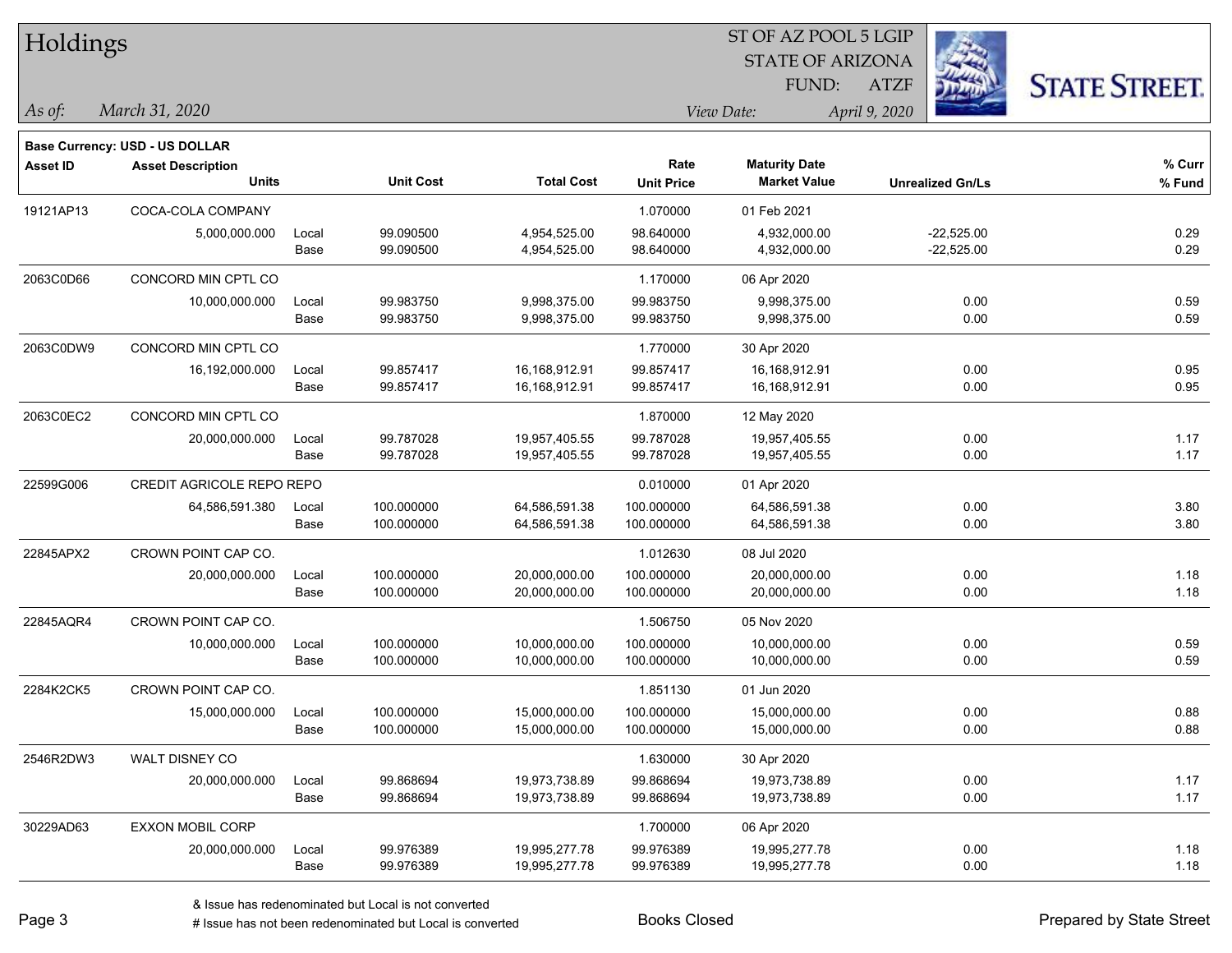| Holdings        |                                       |       |                  |                   |                   | ST OF AZ POOL 5 LGIP    |                         |                      |
|-----------------|---------------------------------------|-------|------------------|-------------------|-------------------|-------------------------|-------------------------|----------------------|
|                 |                                       |       |                  |                   |                   | <b>STATE OF ARIZONA</b> |                         |                      |
|                 |                                       |       |                  |                   |                   | FUND:                   | <b>ATZF</b>             | <b>STATE STREET.</b> |
| As of:          | March 31, 2020                        |       |                  |                   |                   | View Date:              | April 9, 2020           |                      |
|                 | <b>Base Currency: USD - US DOLLAR</b> |       |                  |                   |                   |                         |                         |                      |
| <b>Asset ID</b> | <b>Asset Description</b>              |       |                  |                   | Rate              | <b>Maturity Date</b>    |                         | % Curr               |
|                 | <b>Units</b>                          |       | <b>Unit Cost</b> | <b>Total Cost</b> | <b>Unit Price</b> | <b>Market Value</b>     | <b>Unrealized Gn/Ls</b> | $%$ Fund             |
| 30229ADW6       | <b>EXXON MOBIL CORP</b>               |       |                  |                   | 1.610000          | 30 Apr 2020             |                         |                      |
|                 | 10,000,000.000                        | Local | 99.870306        | 9,987,030.55      | 99.870306         | 9,987,030.55            | 0.00                    | 0.59                 |
|                 |                                       | Base  | 99.870306        | 9,987,030.55      | 99.870306         | 9,987,030.55            | 0.00                    | 0.59                 |
| 30601YE50       | FAIRWAY FINANCE CORP                  |       |                  |                   | 1.581130          | 01 Apr 2020             |                         |                      |
|                 | 8,000,000.000                         | Local | 100.000000       | 8,000,000.00      | 100.000000        | 8,000,000.00            | 0.00                    | 0.47                 |
|                 |                                       | Base  | 100.000000       | 8,000,000.00      | 100.000000        | 8,000,000.00            | 0.00                    | 0.47                 |
| 37829ACG1       | <b>GLENCOVE FDG DAC/LLC</b>           |       |                  |                   | 1.074880          | 22 May 2020             |                         |                      |
|                 | 15,000,000.000                        | Local | 100.000000       | 15,000,000.00     | 100.000000        | 15,000,000.00           | 0.00                    | 0.88                 |
|                 |                                       | Base  | 100.000000       | 15,000,000.00     | 100.000000        | 15,000,000.00           | 0.00                    | 0.88                 |
| 37829ACQ9       | GLENCOVE FDG DAC/LLC                  |       |                  |                   | 1.139380          | 23 Oct 2020             |                         |                      |
|                 | 10,000,000.000                        | Local | 100.000000       | 10,000,000.00     | 100.000000        | 10,000,000.00           | 0.00                    | 0.59                 |
|                 |                                       | Base  | 100.000000       | 10,000,000.00     | 100.000000        | 10,000,000.00           | 0.00                    | 0.59                 |
| 37829ACR7       | <b>GLENCOVE FDG DAC/LLC</b>           |       |                  |                   | 1.857130          | 27 Oct 2020             |                         |                      |
|                 | 10,000,000.000                        | Local | 100.000000       | 10,000,000.00     | 100.000000        | 10,000,000.00           | 0.00                    | 0.59                 |
|                 |                                       | Base  | 100.000000       | 10,000,000.00     | 100.000000        | 10,000,000.00           | 0.00                    | 0.59                 |
| 37829ADA3       | <b>GLENCOVE FDG DAC/LLC</b>           |       |                  |                   | 0.900000          | 13 Nov 2020             |                         |                      |
|                 | 15,000,000.000                        | Local | 100.000000       | 15,000,000.00     | 100.000000        | 15,000,000.00           | 0.00                    | 0.88                 |
|                 |                                       | Base  | 100.000000       | 15,000,000.00     | 100.000000        | 15,000,000.00           | 0.00                    | 0.88                 |
| 38346LD37       | <b>GOTHAM FDG CORP</b>                |       |                  |                   | 1.650000          | 03 Apr 2020             |                         |                      |
|                 | 20,000,000.000                        | Local | 99.990833        | 19,998,166.67     | 99.990833         | 19,998,166.67           | 0.00                    | 1.18                 |
|                 |                                       | Base  | 99.990833        | 19,998,166.67     | 99.990833         | 19,998,166.67           | 0.00                    | 1.18                 |
| 40588LDW6       | HALKIN FINANCE LLC USC                |       |                  |                   | 1.920000          | 30 Apr 2020             |                         |                      |
|                 | 20,000,000.000                        | Local | 99.845333        | 19,969,066.67     | 99.845333         | 19,969,066.67           | 0.00                    | 1.17                 |
|                 |                                       | Base  | 99.845333        | 19,969,066.67     | 99.845333         | 19,969,066.67           | 0.00                    | 1.17                 |
| 45779PD13       | <b>INSTITUTIONAL SECURED</b>          |       |                  |                   | 1.730000          | 01 Apr 2020             |                         |                      |
|                 | 25,000,000.000                        | Local | 100.000000       | 25,000,000.00     | 100.000000        | 25,000,000.00           | 0.00                    | 1.47                 |
|                 |                                       | Base  | 100.000000       | 25,000,000.00     | 100.000000        | 25,000,000.00           | 0.00                    | 1.47                 |
| 45856WDP1       | INTERCONTINENTAL EXCHANGE             |       |                  |                   | 1.670000          | 23 Apr 2020             |                         |                      |
|                 | 15,255,000.000                        | Local | 99.897944        | 15,239,431.42     | 99.897944         | 15,239,431.42           | 0.00                    | 0.90                 |
|                 |                                       | Base  | 99.897944        | 15,239,431.42     | 99.897944         | 15,239,431.42           | 0.00                    | 0.90                 |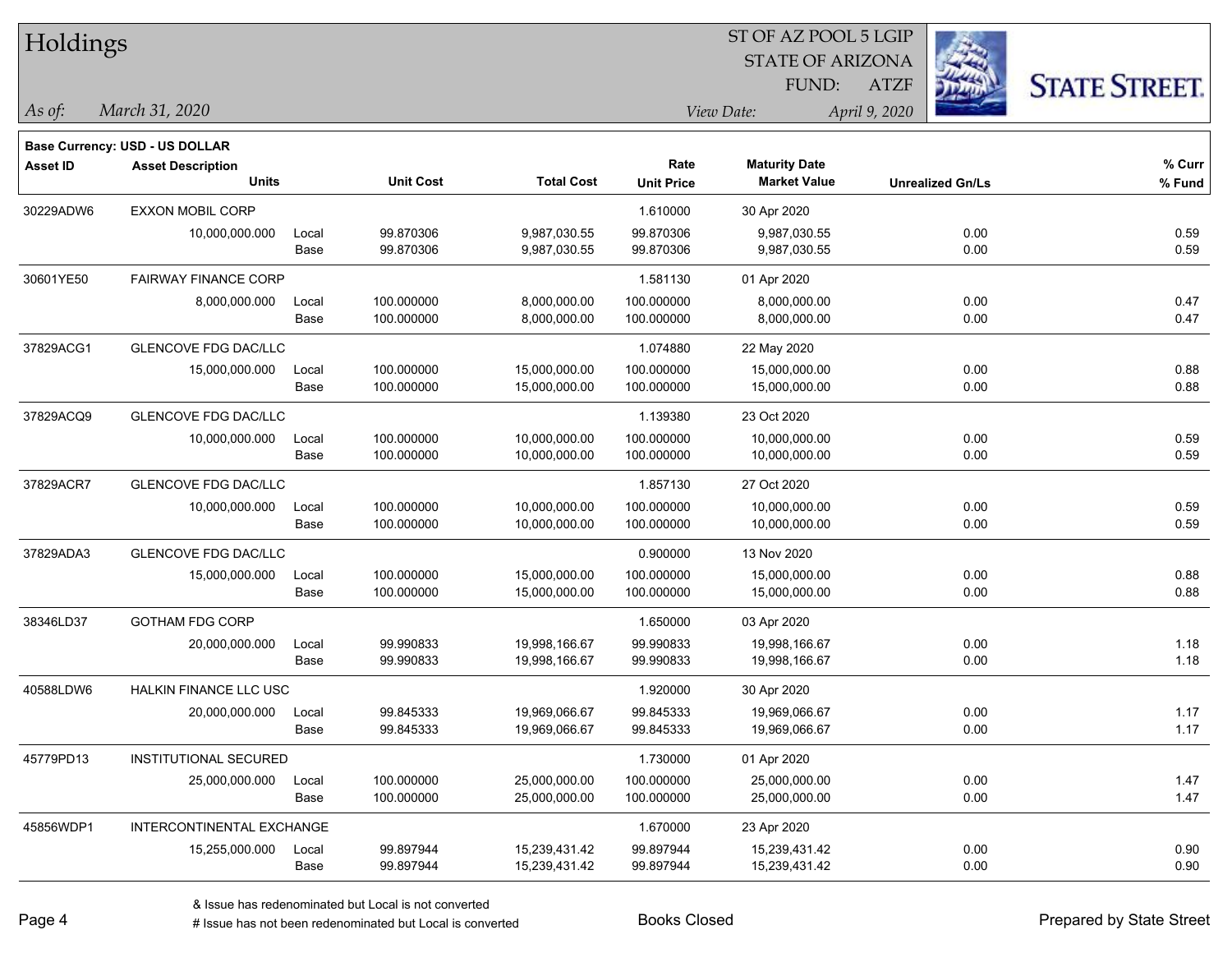| Holdings        |                                |       |                  |                   |                   | ST OF AZ POOL 5 LGIP    |                         |                      |
|-----------------|--------------------------------|-------|------------------|-------------------|-------------------|-------------------------|-------------------------|----------------------|
|                 |                                |       |                  |                   |                   | <b>STATE OF ARIZONA</b> |                         |                      |
|                 |                                |       |                  |                   |                   | FUND:                   | <b>ATZF</b>             | <b>STATE STREET.</b> |
| As of:          | March 31, 2020                 |       |                  |                   |                   | View Date:              | April 9, 2020           |                      |
|                 | Base Currency: USD - US DOLLAR |       |                  |                   |                   |                         |                         |                      |
| <b>Asset ID</b> | <b>Asset Description</b>       |       |                  |                   | Rate              | <b>Maturity Date</b>    |                         | % Curr               |
|                 | <b>Units</b>                   |       | <b>Unit Cost</b> | <b>Total Cost</b> | <b>Unit Price</b> | <b>Market Value</b>     | <b>Unrealized Gn/Ls</b> | % Fund               |
| 45856WE62       | INTERCONTINENTAL EXCHANGE      |       |                  |                   | 1.660000          | 06 May 2020             |                         |                      |
|                 | 15,000,000.000                 | Local | 99.838611        | 14,975,791.67     | 99.838611         | 14,975,791.67           | 0.00                    | 0.88                 |
|                 |                                | Base  | 99.838611        | 14,975,791.67     | 99.838611         | 14,975,791.67           | 0.00                    | 0.88                 |
| 45856WE62       | INTERCONTINENTAL EXCHANGE      |       |                  |                   | 1.720000          | 06 May 2020             |                         |                      |
|                 | 10,000,000.000                 | Local | 99.832778        | 9,983,277.78      | 99.832778         | 9,983,277.78            | 0.00                    | 0.59                 |
|                 |                                | Base  | 99.832778        | 9,983,277.78      | 99.832778         | 9,983,277.78            | 0.00                    | 0.59                 |
| 45856WEE5       | INTERCONTINENTAL EXCHANGE      |       |                  |                   | 1.700000          | 14 May 2020             |                         |                      |
|                 | 10,000,000.000                 | Local | 99.796944        | 9,979,694.44      | 99.796944         | 9,979,694.44            | 0.00                    | 0.59                 |
|                 |                                | Base  | 99.796944        | 9,979,694.44      | 99.796944         | 9,979,694.44            | 0.00                    | 0.59                 |
| 45920FEJ3       | INTL BUS MACH CORP             |       |                  |                   | 1.150000          | 18 May 2020             |                         |                      |
|                 | 20,000,000.000                 | Local | 99.849861        | 19,969,972.22     | 99.849861         | 19,969,972.22           | 0.00                    | 1.17                 |
|                 |                                | Base  | 99.849861        | 19,969,972.22     | 99.849861         | 19,969,972.22           | 0.00                    | 1.17                 |
| 4820P2D93       | JUPITER SECT CO LLC            |       |                  |                   | 1.750000          | 09 Apr 2020             |                         |                      |
|                 | 20,000,000.000                 | Local | 99.961111        | 19,992,222.22     | 99.961111         | 19,992,222.22           | 0.00                    | 1.17                 |
|                 |                                | Base  | 99.961111        | 19,992,222.22     | 99.961111         | 19,992,222.22           | 0.00                    | 1.17                 |
| 4820P2DP7       | JUPITER SECT CO LLC            |       |                  |                   | 1.710000          | 23 Apr 2020             |                         |                      |
|                 | 18,161,000.000                 | Local | 99.895500        | 18,142,021.76     | 99.895500         | 18,142,021.76           | 0.00                    | 1.07                 |
|                 |                                | Base  | 99.895500        | 18,142,021.76     | 99.895500         | 18,142,021.76           | 0.00                    | 1.07                 |
| 48802TT47       | KELLS FDG LLC                  |       |                  |                   | 1.680000          | 26 May 2020             |                         |                      |
|                 | 20,000,000.000                 | Local | 99.743333        | 19,948,666.66     | 99.743333         | 19,948,666.66           | 0.00                    | 1.17                 |
|                 |                                | Base  | 99.743333        | 19,948,666.66     | 99.743333         | 19,948,666.66           | 0.00                    | 1.17                 |
| 48802TU86       | KELLS FDG LLC                  |       |                  |                   | 0.930000          | 27 Jul 2020             |                         |                      |
|                 | 5,000,000.000                  | Local | 99.697750        | 4,984,887.50      | 99.569700         | 4,978,485.00            | $-6,402.50$             | 0.29                 |
|                 |                                | Base  | 99.697750        | 4,984,887.50      | 99.569700         | 4,978,485.00            | $-6,402.50$             | 0.29                 |
| 48803MPQ6       | <b>KELLS FDG LLC</b>           |       |                  |                   | 2.050000          | 02 Apr 2020             |                         |                      |
|                 | 10,000,000.000                 | Local | 99.994306        | 9,999,430.55      | 99.994306         | 9,999,430.55            | 0.00                    | 0.59                 |
|                 |                                | Base  | 99.994306        | 9,999,430.55      | 99.994306         | 9,999,430.55            | 0.00                    | 0.59                 |
| 48803MQT9       | KELLS FDG LLC                  |       |                  |                   | 1.650000          | 08 Jun 2020             |                         |                      |
|                 | 5,000,000.000                  | Local | 99.711250        | 4,985,562.50      | 99.711250         | 4,985,562.50            | 0.00                    | 0.29                 |
|                 |                                | Base  | 99.711250        | 4,985,562.50      | 99.711250         | 4,985,562.50            | 0.00                    | 0.29                 |

denote the redenominated but Local is converted Books Closed Prepared by State Street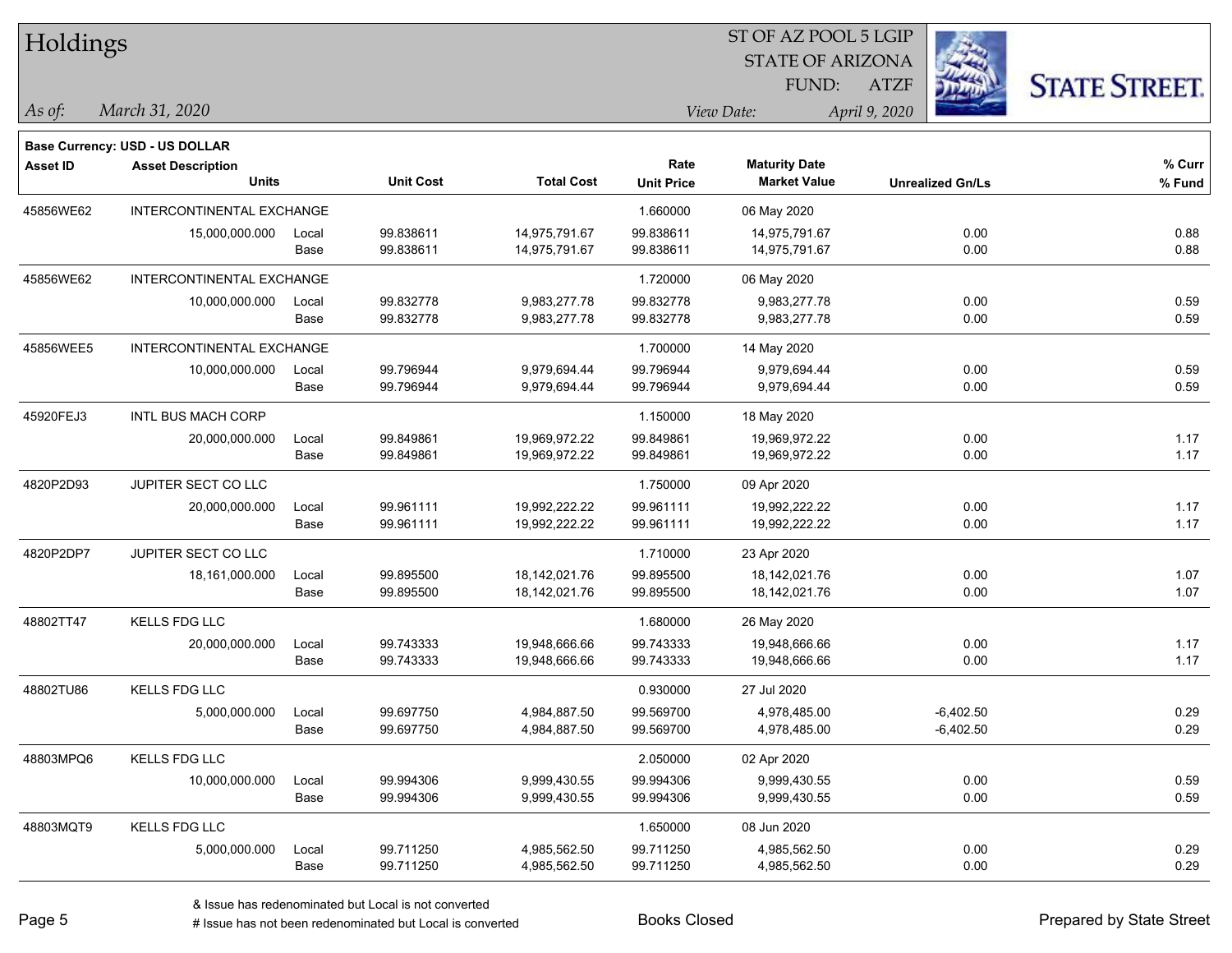| Holdings        |                                       |       |                  |                   |                   | ST OF AZ POOL 5 LGIP    |                         |                      |
|-----------------|---------------------------------------|-------|------------------|-------------------|-------------------|-------------------------|-------------------------|----------------------|
|                 |                                       |       |                  |                   |                   | <b>STATE OF ARIZONA</b> |                         |                      |
|                 |                                       |       |                  |                   |                   | FUND:                   | <b>ATZF</b>             | <b>STATE STREET.</b> |
| As of:          | March 31, 2020                        |       |                  |                   |                   | View Date:              | April 9, 2020           |                      |
|                 | <b>Base Currency: USD - US DOLLAR</b> |       |                  |                   |                   |                         |                         |                      |
| <b>Asset ID</b> | <b>Asset Description</b>              |       |                  |                   | Rate              | <b>Maturity Date</b>    |                         | % Curr               |
|                 | <b>Units</b>                          |       | <b>Unit Cost</b> | <b>Total Cost</b> | <b>Unit Price</b> | <b>Market Value</b>     | <b>Unrealized Gn/Ls</b> | % Fund               |
| 48803TMT8       | KELLS FDG LLC                         |       |                  |                   | 1.670000          | 23 Apr 2020             |                         |                      |
|                 | 10,000,000.000                        | Local | 99.897945        | 9,989,794.45      | 99.897945         | 9,989,794.45            | 0.00                    | 0.59                 |
|                 |                                       | Base  | 99.897945        | 9,989,794.45      | 99.897945         | 9,989,794.45            | 0.00                    | 0.59                 |
| 52952LD25       | LEXINGTN PKR CAP CO LL                |       |                  |                   | 1.660000          | 02 Apr 2020             |                         |                      |
|                 | 20,000,000.000                        | Local | 99.995389        | 19,999,077.78     | 99.995389         | 19,999,077.78           | 0.00                    | 1.18                 |
|                 |                                       | Base  | 99.995389        | 19,999,077.78     | 99.995389         | 19,999,077.78           | 0.00                    | 1.18                 |
| 52952LDD1       | <b>LEXINGTN PKR CAP CO LL</b>         |       |                  |                   | 1.650000          | 13 Apr 2020             |                         |                      |
|                 | 20,000,000.000                        | Local | 99.945000        | 19,989,000.00     | 99.945000         | 19,989,000.00           | 0.00                    | 1.17                 |
|                 |                                       | Base  | 99.945000        | 19,989,000.00     | 99.945000         | 19,989,000.00           | 0.00                    | 1.17                 |
| 53127TD34       | LIBERTY FUNDING LLC                   |       |                  |                   | 1.820000          | 03 Apr 2020             |                         |                      |
|                 | 7,100,000.000                         | Local | 99.989889        | 7,099,282.11      | 99.989889         | 7,099,282.11            | 0.00                    | 0.42                 |
|                 |                                       | Base  | 99.989889        | 7,099,282.11      | 99.989889         | 7,099,282.11            | 0.00                    | 0.42                 |
| 56274LE42       | MANHATTAN ASSET FDG.                  |       |                  |                   | 1.670000          | 04 May 2020             |                         |                      |
|                 | 10,000,000.000                        | Local | 99.846917        | 9,984,691.67      | 99.846917         | 9,984,691.67            | 0.00                    | 0.59                 |
|                 |                                       | Base  | 99.846917        | 9,984,691.67      | 99.846917         | 9,984,691.67            | 0.00                    | 0.59                 |
| 56274LEB6       | MANHATTAN ASSET FDG.                  |       |                  |                   | 1.660000          | 11 May 2020             |                         |                      |
|                 | 7,538,000.000                         | Local | 99.815556        | 7,524,096.58      | 99.815556         | 7,524,096.58            | 0.00                    | 0.44                 |
|                 |                                       | Base  | 99.815556        | 7,524,096.58      | 99.815556         | 7,524,096.58            | 0.00                    | 0.44                 |
| 57576JD74       | MASSACHUSETTS MUT LIFE INS CO         |       |                  |                   | 1.050000          | 07 Apr 2020             |                         |                      |
|                 | 25,000,000.000                        | Local | 99.982500        | 24,995,625.00     | 99.982500         | 24,995,625.00           | 0.00                    | 1.47                 |
|                 |                                       | Base  | 99.982500        | 24,995,625.00     | 99.982500         | 24,995,625.00           | 0.00                    | 1.47                 |
| 58934ADV5       | MERCK & CO. INC                       |       |                  |                   | 0.980000          | 29 Apr 2020             |                         |                      |
|                 | 20,000,000.000                        | Local | 99.923778        | 19,984,755.55     | 99.923778         | 19,984,755.55           | 0.00                    | 1.17                 |
|                 |                                       | Base  | 99.923778        | 19,984,755.55     | 99.923778         | 19,984,755.55           | 0.00                    | 1.17                 |
| 63763PEF2       | NATIONAL SECS CLEARING                |       |                  |                   | 1.650000          | 15 May 2020             |                         |                      |
|                 | 15,000,000.000                        | Local | 99.798333        | 14,969,750.00     | 99.798333         | 14,969,750.00           | 0.00                    | 0.88                 |
|                 |                                       | Base  | 99.798333        | 14,969,750.00     | 99.798333         | 14,969,750.00           | 0.00                    | 0.88                 |
| 63763PES4       | NATIONAL SECS CLEARING                |       |                  |                   | 0.970000          | 26 May 2020             |                         |                      |
|                 | 13,000,000.000                        | Local | 99.851806        | 12,980,734.72     | 99.851806         | 12,980,734.72           | 0.00                    | 0.76                 |
|                 |                                       | Base  | 99.851806        | 12,980,734.72     | 99.851806         | 12,980,734.72           | 0.00                    | 0.76                 |

denote the redenominated but Local is converted Books Closed Prepared by State Street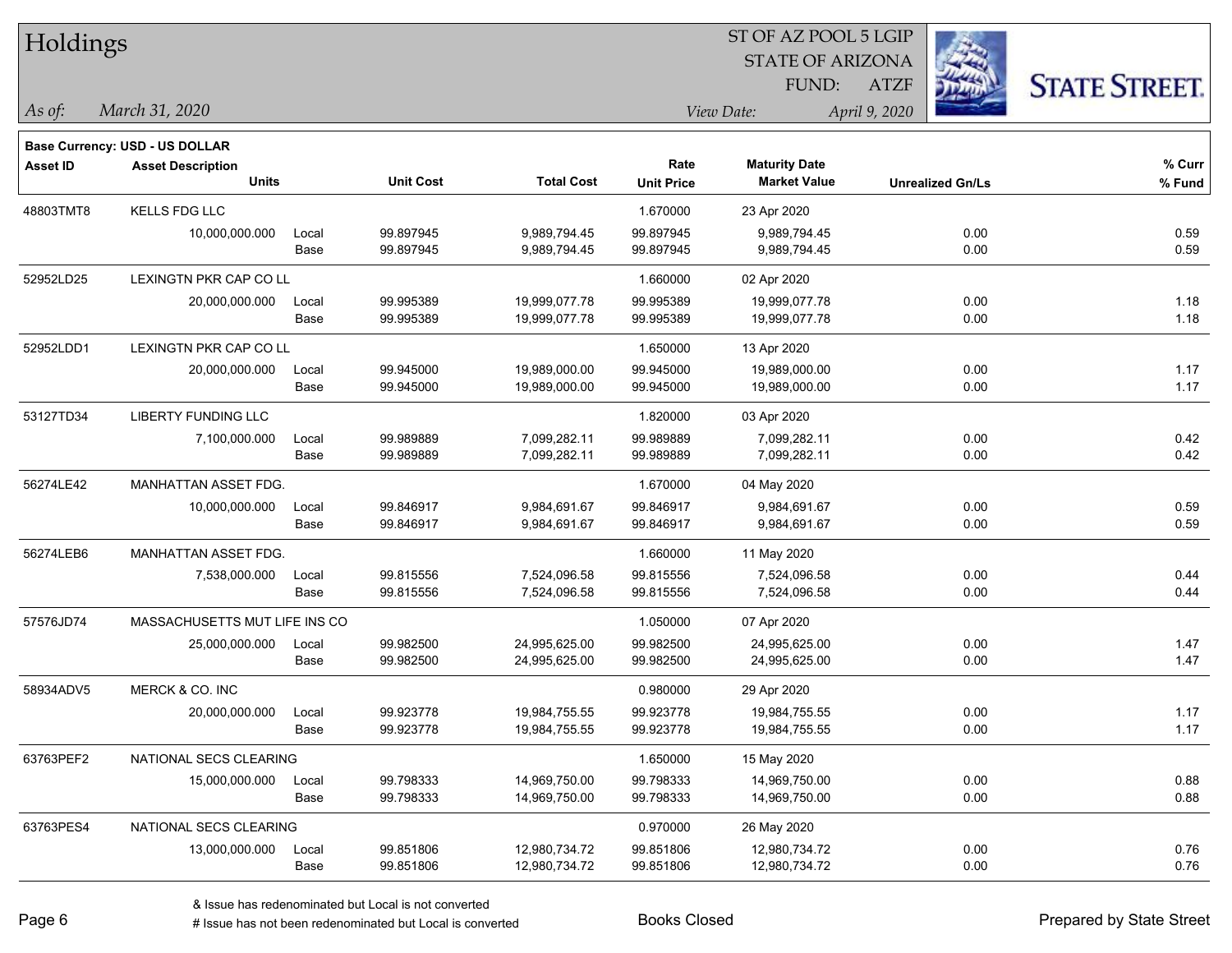|                                       |                                                              |                                                                                                                                                        |                               |                                                     | FUND:                          | <b>ATZF</b>                                        | <b>STATE STREET</b>                                                                                 |  |  |
|---------------------------------------|--------------------------------------------------------------|--------------------------------------------------------------------------------------------------------------------------------------------------------|-------------------------------|-----------------------------------------------------|--------------------------------|----------------------------------------------------|-----------------------------------------------------------------------------------------------------|--|--|
| March 31, 2020                        |                                                              |                                                                                                                                                        |                               |                                                     |                                |                                                    |                                                                                                     |  |  |
| <b>Base Currency: USD - US DOLLAR</b> |                                                              |                                                                                                                                                        |                               |                                                     |                                |                                                    |                                                                                                     |  |  |
| <b>Asset Description</b>              |                                                              |                                                                                                                                                        |                               | Rate                                                | <b>Maturity Date</b>           |                                                    | % Curr                                                                                              |  |  |
|                                       |                                                              |                                                                                                                                                        |                               |                                                     |                                |                                                    | % Fund                                                                                              |  |  |
|                                       |                                                              |                                                                                                                                                        |                               | 1.000000                                            | 23 Jun 2020                    |                                                    |                                                                                                     |  |  |
| 16,730,000.000                        | Local                                                        | 99.769444                                                                                                                                              | 16,691,428.05                 | 99.769444                                           | 16,691,428.05                  | 0.00                                               | 0.98                                                                                                |  |  |
|                                       |                                                              |                                                                                                                                                        |                               |                                                     |                                |                                                    | 0.98                                                                                                |  |  |
| NESTLE FIN FRANCE S.                  |                                                              |                                                                                                                                                        |                               | 1.630000                                            | 13 May 2020                    |                                                    |                                                                                                     |  |  |
| 10,000,000.000                        | Local                                                        | 99.809833                                                                                                                                              | 9,980,983.33                  | 99.809833                                           | 9,980,983.33                   | 0.00                                               | 0.59                                                                                                |  |  |
|                                       | Base                                                         | 99.809833                                                                                                                                              | 9,980,983.33                  | 99.809833                                           | 9,980,983.33                   | 0.00                                               | 0.59                                                                                                |  |  |
|                                       |                                                              |                                                                                                                                                        |                               | 0.980000                                            | 12 Jun 2020                    |                                                    |                                                                                                     |  |  |
| 9,153,000.000                         | Local                                                        | 99.804000                                                                                                                                              | 9,135,060.12                  | 99.804000                                           | 9,135,060.12                   | 0.00                                               | 0.54                                                                                                |  |  |
|                                       | Base                                                         | 99.804000                                                                                                                                              | 9,135,060.12                  | 99.804000                                           | 9,135,060.12                   | 0.00                                               | 0.54                                                                                                |  |  |
|                                       |                                                              |                                                                                                                                                        |                               | 1.600000                                            | 17 Apr 2020                    |                                                    |                                                                                                     |  |  |
| 10,000,000.000                        | Local                                                        | 99.928889                                                                                                                                              | 9,992,888.89                  | 99.928889                                           | 9,992,888.89                   | 0.00                                               | 0.59                                                                                                |  |  |
|                                       | Base                                                         | 99.928889                                                                                                                                              | 9,992,888.89                  | 99.928889                                           | 9,992,888.89                   | 0.00                                               | 0.59                                                                                                |  |  |
|                                       |                                                              |                                                                                                                                                        |                               | 1.450000                                            | 02 Jun 2020                    |                                                    |                                                                                                     |  |  |
| 10,000,000.000                        | Local                                                        | 99.750278                                                                                                                                              | 9,975,027.77                  | 99.750278                                           | 9,975,027.77                   | 0.00                                               | 0.59                                                                                                |  |  |
|                                       | Base                                                         | 99.750278                                                                                                                                              | 9,975,027.77                  | 99.750278                                           | 9,975,027.77                   | 0.00                                               | 0.59                                                                                                |  |  |
|                                       |                                                              |                                                                                                                                                        |                               | 0.780000                                            | 05 Jun 2020                    |                                                    |                                                                                                     |  |  |
|                                       | Local                                                        | 99.859167                                                                                                                                              | 9,985,916.67                  | 99.859167                                           | 9,985,916.67                   | 0.00                                               | 0.59                                                                                                |  |  |
|                                       | Base                                                         | 99.859167                                                                                                                                              | 9,985,916.67                  | 99.859167                                           | 9,985,916.67                   | 0.00                                               | 0.59                                                                                                |  |  |
|                                       |                                                              |                                                                                                                                                        |                               | 1.600000                                            | 24 Jun 2020                    |                                                    |                                                                                                     |  |  |
|                                       | Local                                                        | 99.626667                                                                                                                                              |                               | 99.626667                                           | 19,925,333.33                  | 0.00                                               | 1.17                                                                                                |  |  |
|                                       | Base                                                         | 99.626667                                                                                                                                              | 19,925,333.33                 | 99.626667                                           | 19,925,333.33                  | 0.00                                               | 1.17                                                                                                |  |  |
| OLD LINE FUNDING LLC                  |                                                              |                                                                                                                                                        |                               | 1.850000                                            | 04 May 2020                    |                                                    |                                                                                                     |  |  |
| 10,000,000.000                        | Local                                                        | 99.830417                                                                                                                                              | 9,983,041.67                  | 99.830417                                           | 9,983,041.67                   | 0.00                                               | 0.59                                                                                                |  |  |
|                                       | Base                                                         | 99.830417                                                                                                                                              | 9,983,041.67                  | 99.830417                                           | 9,983,041.67                   | 0.00                                               | 0.59                                                                                                |  |  |
| PEPSICO INC                           |                                                              |                                                                                                                                                        |                               | 1.250000                                            | 28 Apr 2020                    |                                                    |                                                                                                     |  |  |
| 3,500,000.000                         | Local                                                        | 99.906250                                                                                                                                              | 3,496,718.75                  | 99.906250                                           | 3,496,718.75                   | 0.00                                               | 0.21                                                                                                |  |  |
|                                       | Base                                                         | 99.906250                                                                                                                                              | 3,496,718.75                  | 99.906250                                           | 3,496,718.75                   | 0.00                                               | 0.21                                                                                                |  |  |
| PFIZER INC                            |                                                              |                                                                                                                                                        |                               | 0.970000                                            | 11 Jun 2020                    |                                                    |                                                                                                     |  |  |
| 20,000,000.000                        | Local                                                        | 99.808694                                                                                                                                              | 19,961,738.89                 | 99.808694                                           | 19,961,738.89                  | 0.00                                               | 1.17                                                                                                |  |  |
|                                       | Base                                                         | 99.808694                                                                                                                                              | 19,961,738.89                 | 99.808694                                           | 19,961,738.89                  | 0.00                                               | 1.17                                                                                                |  |  |
|                                       | Holdings<br><b>Units</b><br>10,000,000.000<br>20,000,000.000 | NATIONAL SECS CLEARING<br>Base<br>NEW YORK LFE CAP COR<br>NORTHWESTERN UNIVERS<br>NORTHWESTERN UNIVERS<br>NORTHWESTERN UNIVERS<br>NORTHWESTERN UNIVERS | <b>Unit Cost</b><br>99.769444 | <b>Total Cost</b><br>16,691,428.05<br>19,925,333.33 | <b>Unit Price</b><br>99.769444 | View Date:<br><b>Market Value</b><br>16,691,428.05 | 51 OF AZ POOL 5 LGIP<br><b>STATE OF ARIZONA</b><br>April 9, 2020<br><b>Unrealized Gn/Ls</b><br>0.00 |  |  |

 $ST$  OF AZ POOL 5 LGIP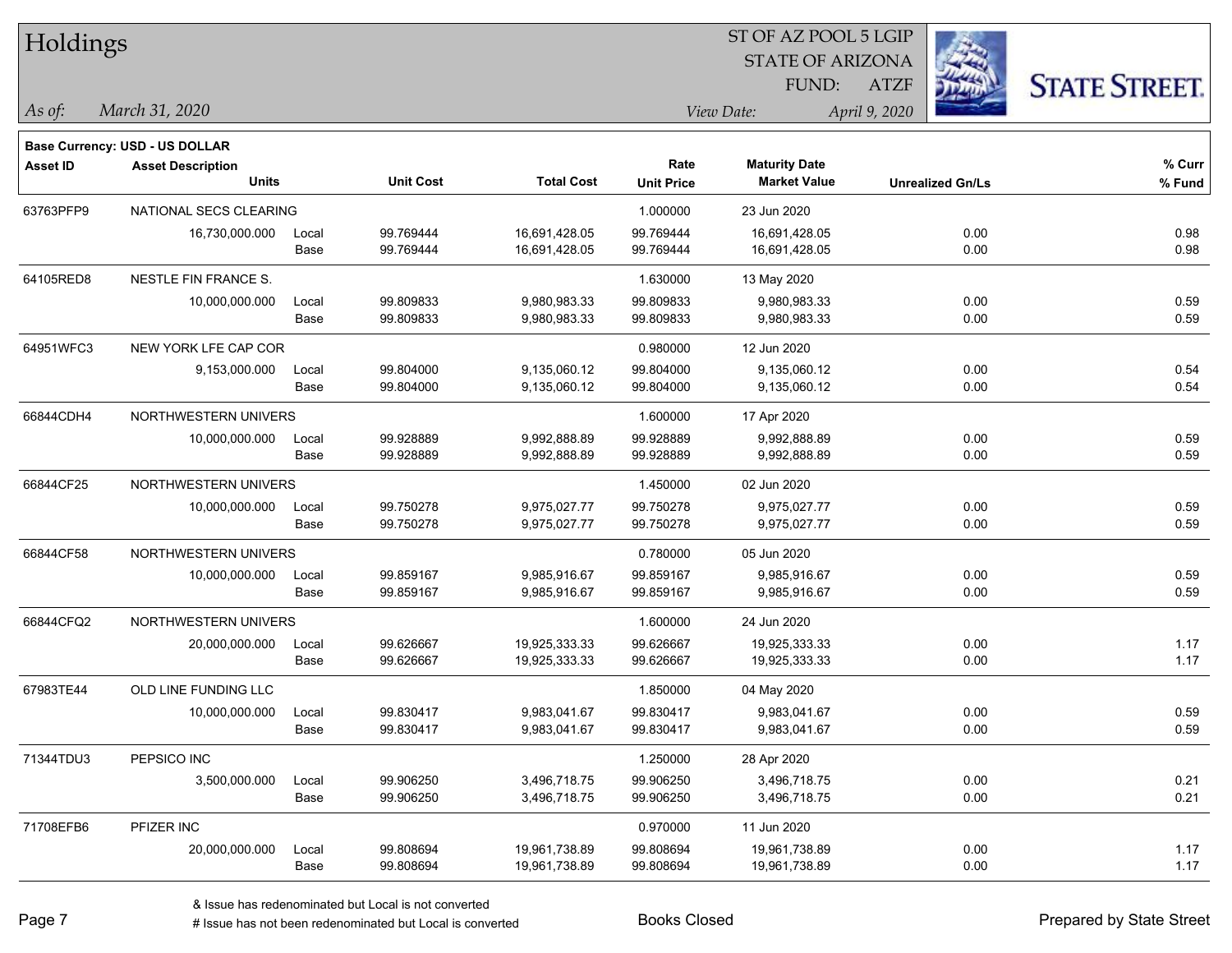| Holdings        |                                |       |                  |                   |                   | ST OF AZ POOL 5 LGIP    |                         |                      |
|-----------------|--------------------------------|-------|------------------|-------------------|-------------------|-------------------------|-------------------------|----------------------|
|                 |                                |       |                  |                   |                   | <b>STATE OF ARIZONA</b> |                         |                      |
|                 |                                |       |                  |                   |                   | FUND:                   | <b>ATZF</b>             | <b>STATE STREET.</b> |
| As of:          | March 31, 2020                 |       |                  |                   |                   | View Date:              | April 9, 2020           |                      |
|                 | Base Currency: USD - US DOLLAR |       |                  |                   |                   |                         |                         |                      |
| <b>Asset ID</b> | <b>Asset Description</b>       |       |                  |                   | Rate              | <b>Maturity Date</b>    |                         | $%$ Curr             |
|                 | <b>Units</b>                   |       | <b>Unit Cost</b> | <b>Total Cost</b> | <b>Unit Price</b> | <b>Market Value</b>     | <b>Unrealized Gn/Ls</b> | % Fund               |
| 71708EFC4       | PFIZER INC                     |       |                  |                   | 1.630000          | 12 Jun 2020             |                         |                      |
|                 | 10,000,000.000                 | Local | 99.674000        | 9,967,400.00      | 99.674000         | 9,967,400.00            | 0.00                    | 0.59                 |
|                 |                                | Base  | 99.674000        | 9,967,400.00      | 99.674000         | 9,967,400.00            | 0.00                    | 0.59                 |
| 71708EFV2       | PFIZER INC                     |       |                  |                   | 1.640000          | 29 Jun 2020             |                         |                      |
|                 | 20,000,000.000                 | Local | 99.594556        | 19,918,911.11     | 99.594556         | 19,918,911.11           | 0.00                    | 1.17                 |
|                 |                                | Base  | 99.594556        | 19,918,911.11     | 99.594556         | 19,918,911.11           | 0.00                    | 1.17                 |
| 74271TFB4       | PROCTOR GAMBLE AND CO          |       |                  |                   | 0.850000          | 11 Jun 2020             |                         |                      |
|                 | 20,000,000.000                 | Local | 99.832361        | 19,966,472.22     | 99.832361         | 19,966,472.22           | 0.00                    | 1.17                 |
|                 |                                | Base  | 99.832361        | 19,966,472.22     | 99.832361         | 19,966,472.22           | 0.00                    | 1.17                 |
| 82124LDD1       | SHEFFIELD RECEIVABLE           |       |                  |                   | 1.100000          | 13 Apr 2020             |                         |                      |
|                 | 20,000,000.000                 | Local | 99.963333        | 19,992,666.67     | 99.963333         | 19,992,666.67           | 0.00                    | 1.17                 |
|                 |                                | Base  | 99.963333        | 19,992,666.67     | 99.963333         | 19,992,666.67           | 0.00                    | 1.17                 |
| 82124LEV0       | SHEFFIELD RECEIVABLE           |       |                  |                   | 1.640000          | 29 May 2020             |                         |                      |
|                 | 15,000,000.000                 | Local | 99.735778        | 14,960,366.67     | 99.735778         | 14,960,366.67           | 0.00                    | 0.88                 |
|                 |                                | Base  | 99.735778        | 14,960,366.67     | 99.735778         | 14,960,366.67           | 0.00                    | 0.88                 |
| 8225X2F17       | SHELL INTNL FNC B.V            |       |                  |                   | 2.010000          | 01 Jun 2020             |                         |                      |
|                 | 10,000,000.000                 | Local | 99.659417        | 9,965,941.67      | 99.659417         | 9,965,941.67            | 0.00                    | 0.59                 |
|                 |                                | Base  | 99.659417        | 9,965,941.67      | 99.659417         | 9,965,941.67            | 0.00                    | 0.59                 |
| 8225X2FR0       | SHELL INTNL FNC B.V            |       |                  |                   | 1.740000          | 25 Jun 2020             |                         |                      |
|                 | 4,000,000.000                  | Local | 99.589167        | 3,983,566.67      | 99.589167         | 3,983,566.67            | 0.00                    | 0.23                 |
|                 |                                | Base  | 99.589167        | 3,983,566.67      | 99.589167         | 3,983,566.67            | 0.00                    | 0.23                 |
| 8225X2FV1       | SHELL INTNL FNC B.V            |       |                  |                   | 1.710000          | 29 Jun 2020             |                         |                      |
|                 | 5,000,000.000                  | Local | 99.577250        | 4,978,862.50      | 99.577250         | 4,978,862.50            | 0.00                    | 0.29                 |
|                 |                                | Base  | 99.577250        | 4,978,862.50      | 99.577250         | 4,978,862.50            | 0.00                    | 0.29                 |
| 8225X2FW9       | SHELL INTNL FNC B.V            |       |                  |                   | 1.720000          | 30 Jun 2020             |                         |                      |
|                 | 3,000,000.000                  | Local | 99.570000        | 2,987,100.00      | 99.698750         | 2,990,962.50            | 3,862.50                | 0.18                 |
|                 |                                | Base  | 99.570000        | 2,987,100.00      | 99.698750         | 2,990,962.50            | 3,862.50                | 0.18                 |
| 8225X2HX5       | SHELL INTNL FNC B.V            |       |                  |                   | 1.635000          | 31 Aug 2020             |                         |                      |
|                 | 4,000,000.000                  | Local | 99.309667        | 3,972,386.67      | 99.438444         | 3,977,537.76            | 5,151.09                | 0.23                 |
|                 |                                | Base  | 99.309667        | 3,972,386.67      | 99.438444         | 3,977,537.76            | 5,151.09                | 0.23                 |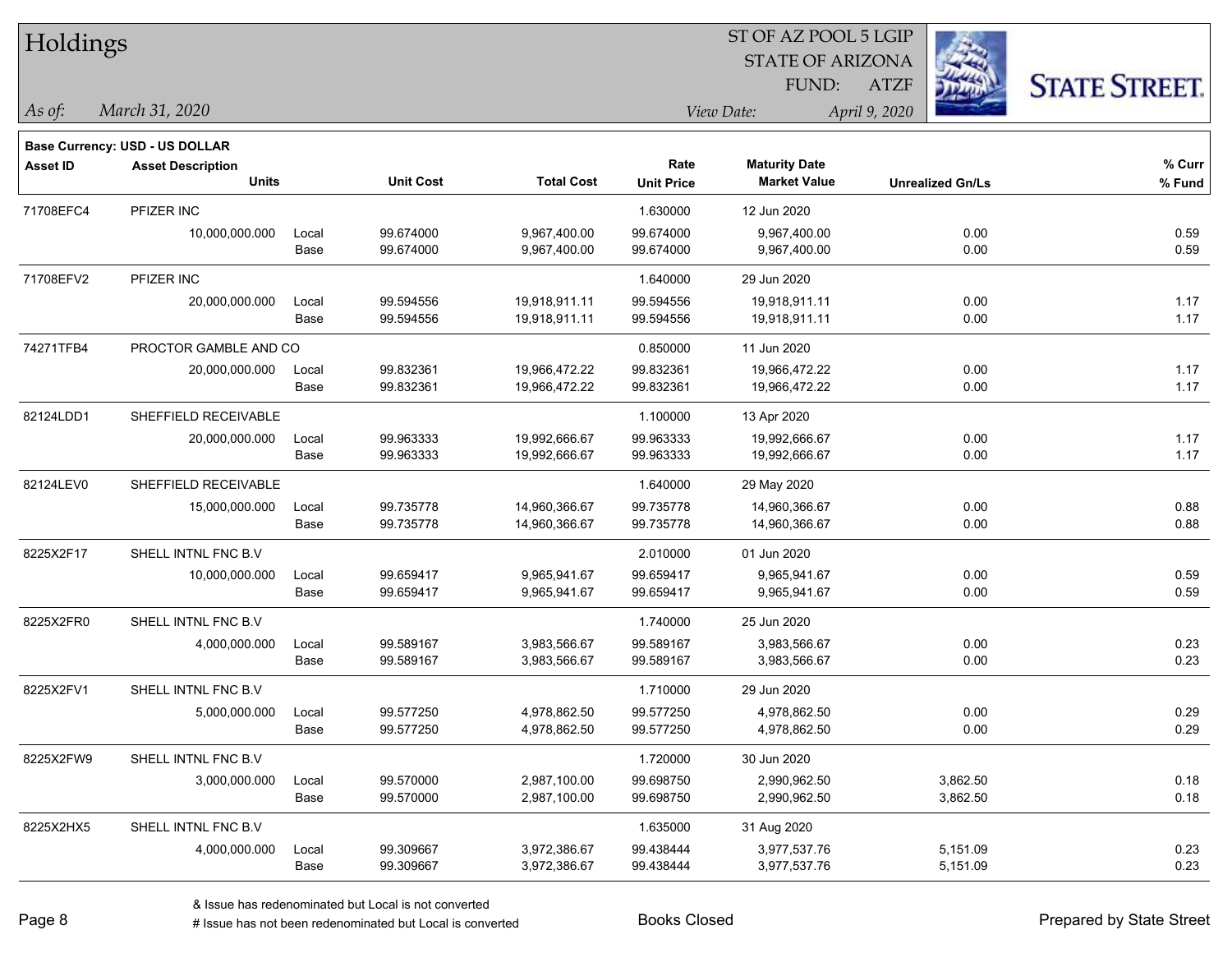| Holdings        |                                       |       |                  |                   | ST OF AZ POOL 5 LGIP |                         |                         |                      |  |  |
|-----------------|---------------------------------------|-------|------------------|-------------------|----------------------|-------------------------|-------------------------|----------------------|--|--|
|                 |                                       |       |                  |                   |                      | <b>STATE OF ARIZONA</b> |                         |                      |  |  |
|                 |                                       |       |                  |                   |                      | FUND:                   | <b>ATZF</b>             | <b>STATE STREET.</b> |  |  |
| As of:          | March 31, 2020                        |       |                  |                   |                      | View Date:              | April 9, 2020           |                      |  |  |
|                 | <b>Base Currency: USD - US DOLLAR</b> |       |                  |                   |                      |                         |                         |                      |  |  |
| <b>Asset ID</b> | <b>Asset Description</b>              |       |                  |                   | Rate                 | <b>Maturity Date</b>    |                         | % Curr               |  |  |
|                 | <b>Units</b>                          |       | <b>Unit Cost</b> | <b>Total Cost</b> | <b>Unit Price</b>    | <b>Market Value</b>     | <b>Unrealized Gn/Ls</b> | $%$ Fund             |  |  |
| 8225X2JU9       | SHELL INTNL FNC B.V                   |       |                  |                   | 1.770000             | 28 Sep 2020             |                         |                      |  |  |
|                 | 10,000,000.000                        | Local | 99.115000        | 9,911,500.00      | 99.335000            | 9,933,500.00            | 22,000.00               | 0.58                 |  |  |
|                 |                                       | Base  | 99.115000        | 9,911,500.00      | 99.335000            | 9,933,500.00            | 22,000.00               | 0.58                 |  |  |
| 88602TDL4       | THUNDER BAY FNDNG LLC                 |       |                  |                   | 1.620000             | 20 Apr 2020             |                         |                      |  |  |
|                 | 10,000,000.000                        | Local | 99.914500        | 9,991,450.00      | 99.914500            | 9,991,450.00            | 0.00                    | 0.59                 |  |  |
|                 |                                       | Base  | 99.914500        | 9,991,450.00      | 99.914500            | 9,991,450.00            | 0.00                    | 0.59                 |  |  |
| 88602TFB4       | THUNDER BAY FNDNG LLC                 |       |                  |                   | 1.650000             | 11 Jun 2020             |                         |                      |  |  |
|                 | 20,000,000.000                        | Local | 99.674583        | 19,934,916.67     | 99.674583            | 19,934,916.67           | 0.00                    | 1.17                 |  |  |
|                 |                                       | Base  | 99.674583        | 19,934,916.67     | 99.674583            | 19,934,916.67           | 0.00                    | 1.17                 |  |  |
| 89114NF83       | TORONTO-DOMINION                      |       |                  |                   | 1.780000             | 08 May 2020             |                         |                      |  |  |
|                 | 10,000,000.000                        | Local | 100.000000       | 10,000,000.00     | 100.000000           | 10,000,000.00           | 0.00                    | 0.59                 |  |  |
|                 |                                       | Base  | 100.000000       | 10,000,000.00     | 100.000000           | 10,000,000.00           | 0.00                    | 0.59                 |  |  |
| 89119AF29       | <b>TORONTO DOMINION BANK</b>          |       |                  |                   | 1.800000             | 02 Jun 2020             |                         |                      |  |  |
|                 | 20,000,000.000                        | Local | 99.690000        | 19,938,000.00     | 99.690000            | 19,938,000.00           | 0.00                    | 1.17                 |  |  |
|                 |                                       | Base  | 99.690000        | 19,938,000.00     | 99.690000            | 19,938,000.00           | 0.00                    | 1.17                 |  |  |
| 89233A4V8       | <b>TOYOTA MOTOR CREDIT</b>            |       |                  |                   | 1.209130             | 23 Jun 2020             |                         |                      |  |  |
|                 | 20,000,000.000                        | Local | 100.000000       | 20,000,000.00     | 100.000000           | 20,000,000.00           | 0.00                    | 1.18                 |  |  |
|                 |                                       | Base  | 100.000000       | 20,000,000.00     | 100.000000           | 20,000,000.00           | 0.00                    | 1.18                 |  |  |
| 89233GFJ0       | <b>TOYOTA MOTOR CREDIT</b>            |       |                  |                   | 0.820000             | 18 Jun 2020             |                         |                      |  |  |
|                 | 20,000,000.000                        | Local | 99.822333        | 19,964,466.67     | 99.822333            | 19,964,466.67           | 0.00                    | 1.17                 |  |  |
|                 |                                       | Base  | 99.822333        | 19,964,466.67     | 99.822333            | 19,964,466.67           | 0.00                    | 1.17                 |  |  |
| 89233GGH3       | <b>TOYOTA MOTOR CREDIT</b>            |       |                  |                   | 0.800000             | 17 Jul 2020             |                         |                      |  |  |
|                 | 10,000,000.000                        | Local | 99.762222        | 9,976,222.23      | 99.522364            | 9,952,236.40            | $-23,985.83$            | 0.58                 |  |  |
|                 |                                       | Base  | 99.762222        | 9,976,222.23      | 99.522364            | 9,952,236.40            | $-23,985.83$            | 0.58                 |  |  |
| 90328AF32       | <b>USAA CAPITAL CORP</b>              |       |                  |                   | 1.000000             | 03 Jun 2020             |                         |                      |  |  |
|                 | 25,000,000.000                        | Local | 99.825000        | 24,956,250.00     | 99.825000            | 24,956,250.00           | 0.00                    | 1.47                 |  |  |
|                 |                                       | Base  | 99.825000        | 24,956,250.00     | 99.825000            | 24,956,250.00           | 0.00                    | 1.47                 |  |  |
| 9113A2FW1       | UNITED PARCEL SERVIC                  |       |                  |                   | 1.160000             | 30 Jun 2020             |                         |                      |  |  |
|                 | 20,000,000.000                        | Local | 99.710000        | 19,942,000.00     | 99.736250            | 19,947,250.00           | 5,250.00                | 1.17                 |  |  |
|                 |                                       | Base  | 99.710000        | 19,942,000.00     | 99.736250            | 19,947,250.00           | 5,250.00                | 1.17                 |  |  |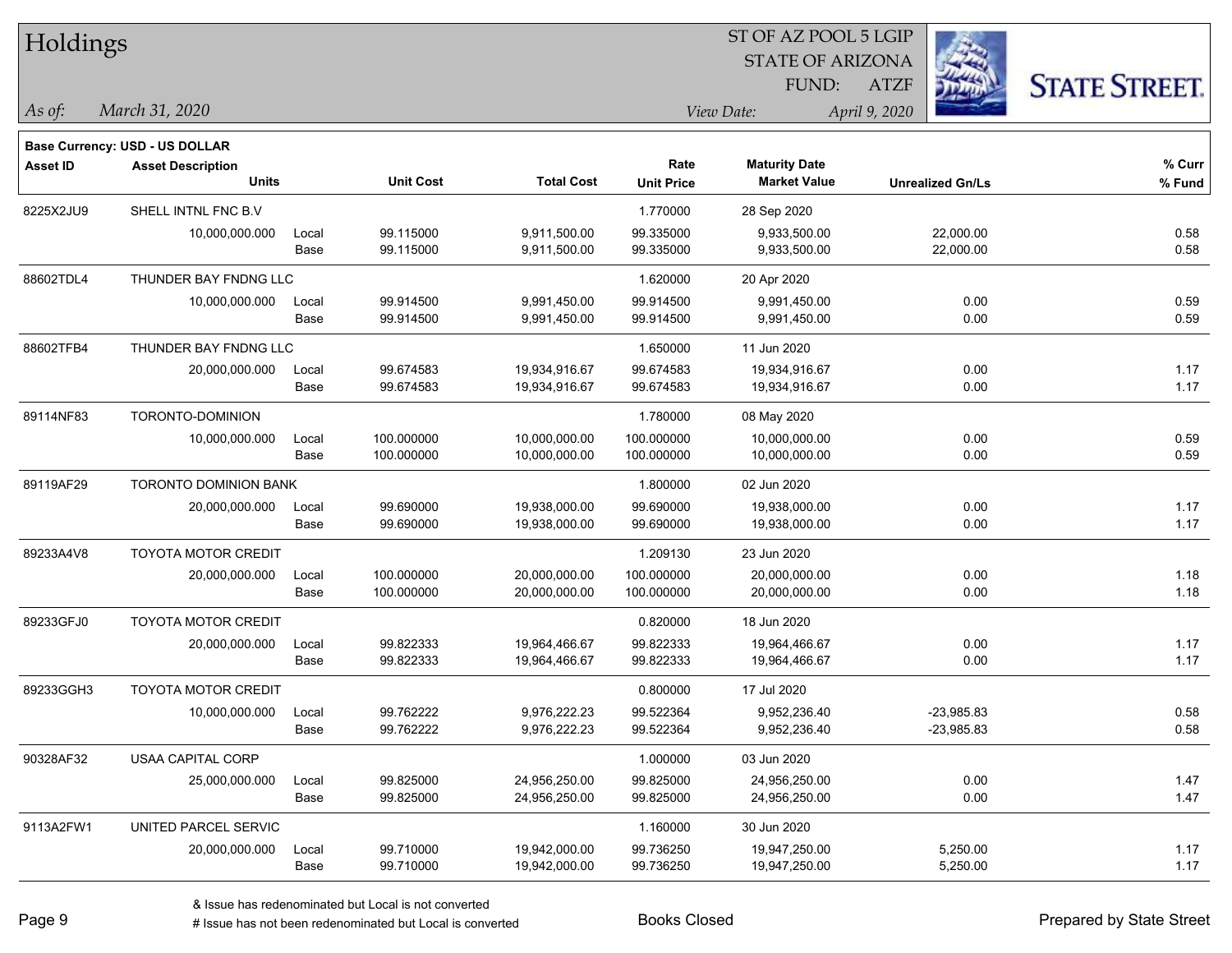| Holdings               |                                         |       |                  |                   |                   | ST OF AZ POOL 5 LGIP    |                         |                     |
|------------------------|-----------------------------------------|-------|------------------|-------------------|-------------------|-------------------------|-------------------------|---------------------|
|                        |                                         |       |                  |                   |                   | <b>STATE OF ARIZONA</b> |                         |                     |
|                        |                                         |       |                  |                   |                   | FUND:                   | <b>ATZF</b>             | <b>STATE STREET</b> |
| $\vert$ As of:         | March 31, 2020                          |       |                  |                   |                   | View Date:              | April 9, 2020           |                     |
|                        | Base Currency: USD - US DOLLAR          |       |                  |                   |                   |                         |                         |                     |
| <b>Asset ID</b>        | <b>Asset Description</b>                |       |                  |                   | Rate              | <b>Maturity Date</b>    |                         | % Curr              |
|                        | <b>Units</b>                            |       | <b>Unit Cost</b> | <b>Total Cost</b> | <b>Unit Price</b> | <b>Market Value</b>     | <b>Unrealized Gn/Ls</b> | % Fund              |
| 92646KD74              | <b>VICTORY RECEIVABLES</b>              |       |                  |                   | 1.110000          | 07 Apr 2020             |                         |                     |
|                        | 20,000,000.000                          | Local | 99.981500        | 19,996,300.00     | 99.981500         | 19,996,300.00           | 0.00                    | 1.18                |
|                        |                                         | Base  | 99.981500        | 19,996,300.00     | 99.981500         | 19,996,300.00           | 0.00                    | 1.18                |
| 92646KD74              | <b>VICTORY RECEIVABLES</b>              |       |                  |                   | 1.150000          | 07 Apr 2020             |                         |                     |
|                        | 20,000,000.000                          | Local | 99.980833        | 19,996,166.67     | 99.980833         | 19,996,166.67           | 0.00                    | 1.18                |
|                        |                                         | Base  | 99.980833        | 19,996,166.67     | 99.980833         | 19,996,166.67           | 0.00                    | 1.18                |
| 92646KDD1              | <b>VICTORY RECEIVABLES</b>              |       |                  |                   | 1.650000          | 13 Apr 2020             |                         |                     |
|                        | 10,000,000.000                          | Local | 99.945000        | 9,994,500.00      | 99.945000         | 9,994,500.00            | 0.00                    | 0.59                |
|                        |                                         | Base  | 99.945000        | 9,994,500.00      | 99.945000         | 9,994,500.00            | 0.00                    | 0.59                |
| 927YHY004              | RBC CAPITAL MARKETS REPO 04/16 VAR      |       |                  |                   | 0.010000          | 01 Apr 2020             |                         |                     |
|                        | 200,000,000.000                         | Local | 100.000000       | 200,000,000.00    | 100.000000        | 200,000,000.00          | 0.00                    | 11.75               |
|                        |                                         | Base  | 100.000000       | 200,000,000.00    | 100.000000        | 200,000,000.00          | 0.00                    | 11.75               |
| 979QRC005              | <b>BANK OF AMERICA REPO</b>             |       |                  |                   | 0.010000          | 01 Apr 2020             |                         |                     |
|                        | 100,000,000.000                         | Local | 100.000000       | 100,000,000.00    | 100.000000        | 100,000,000.00          | 0.00                    | 5.88                |
|                        |                                         | Base  | 100.000000       | 100,000,000.00    | 100.000000        | 100,000,000.00          | 0.00                    | 5.88                |
| <b>US DOLLAR Total</b> |                                         |       |                  |                   |                   |                         |                         |                     |
|                        | 1,589,805,591.380                       | Local |                  | 1,587,626,094.11  |                   | 1,587,579,787.68        | -46,306.43              | 93.30               |
|                        |                                         | Base  |                  | 1,587,626,094.11  |                   | 1,587,579,787.68        | -46,306.43              | 93.30               |
|                        | <b>CASH EQUIVALENT Total</b>            |       |                  |                   |                   |                         |                         |                     |
|                        | 1,589,805,591.380                       | Base  |                  | 1,587,626,094.11  |                   | 1,587,579,787.68        | $-46,306.43$            | 93.30               |
| <b>FIXED INCOME</b>    |                                         |       |                  |                   |                   |                         |                         |                     |
| US DOLLAR              |                                         |       |                  |                   |                   |                         | Exchange Rate:          | 1.000000            |
| 14315WAA8              | CARMAX AUTO OWNER TRUST CARMX 2019 4 A1 |       |                  |                   | 1.967950          | 16 Nov 2020             |                         |                     |
|                        | 2,854,479.860                           | Local | 100.000000       | 2,854,479.86      | 99.998730         | 2,854,443.61            | $-36.25$                | 0.17                |
| Original Face:         | 10,000,000.000                          | Base  | 100.000000       | 2,854,479.86      | 99.998730         | 2,854,443.61            | $-36.25$                | 0.17                |
| 14315XAA6              | CARMAX AUTO OWNER TRUST CARMX 2020 1 A1 |       |                  |                   | 1.776130          | 15 Jan 2021             |                         |                     |
|                        | 7,016,552.680                           | Local | 100.000000       | 7,016,552.68      | 99.289100         | 6,966,672.01            | -49,880.67              | 0.41                |
| Original Face:         | 10,000,000.000                          | Base  | 100.000000       | 7,016,552.68      | 99.289100         | 6,966,672.01            | -49,880.67              | 0.41                |
|                        |                                         |       |                  |                   |                   |                         |                         |                     |

& Issue has redenominated but Local is not converted

# Issue has not been redenominated but Local is converted Books Closed Prepared by State Street

٦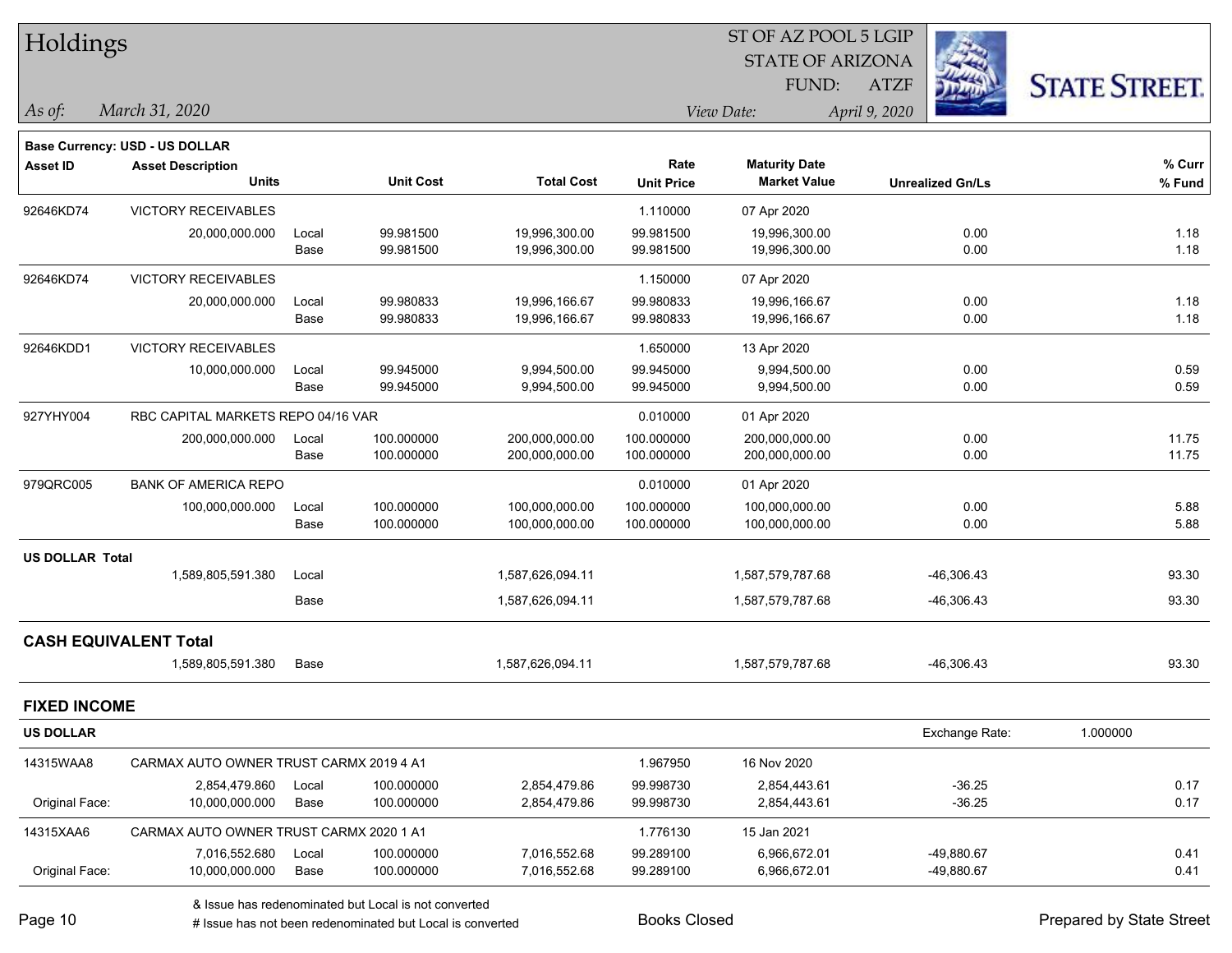| Holdings        |                                                    |       |                  |                   |                   | ST OF AZ POOL 5 LGIP    |                         |                      |
|-----------------|----------------------------------------------------|-------|------------------|-------------------|-------------------|-------------------------|-------------------------|----------------------|
|                 |                                                    |       |                  |                   |                   | <b>STATE OF ARIZONA</b> |                         |                      |
|                 |                                                    |       |                  |                   |                   | FUND:                   | <b>ATZF</b>             | <b>STATE STREET.</b> |
| As of:          | March 31, 2020                                     |       |                  |                   |                   | View Date:              | April 9, 2020           |                      |
|                 | Base Currency: USD - US DOLLAR                     |       |                  |                   |                   |                         |                         |                      |
| <b>Asset ID</b> | <b>Asset Description</b>                           |       |                  |                   | Rate              | <b>Maturity Date</b>    |                         | % Curr               |
|                 | <b>Units</b>                                       |       | <b>Unit Cost</b> | <b>Total Cost</b> | <b>Unit Price</b> | <b>Market Value</b>     | <b>Unrealized Gn/Ls</b> | % Fund               |
| 36259KAA5       | GM FINANCIAL AUTOMOBILE LEASIN GMALT 2020 1 A1     |       |                  |                   | 1.634930          | 22 Feb 2021             |                         |                      |
|                 | 9,897,306.770                                      | Local | 100.000000       | 9,897,306.77      | 99.581910         | 9,855,927.12            | -41,379.65              | 0.58                 |
| Original Face:  | 12,500,000.000                                     | Base  | 100.000000       | 9,897,306.77      | 99.581910         | 9,855,927.12            | -41,379.65              | 0.58                 |
| 39154TBA5       | GREAT AMERICA LEASING RECEIVAB GALC 2020 1 A1 144A |       |                  |                   | 1.691300          | 15 Feb 2021             |                         |                      |
|                 | 3,741,120.750                                      | Local | 100.000000       | 3,741,120.75      | 97.478010         | 3,646,770.06            | $-94,350.69$            | 0.21                 |
| Original Face:  | 4,250,000.000                                      | Base  | 100.000000       | 3,741,120.75      | 97.478010         | 3,646,770.06            | $-94,350.69$            | 0.21                 |
| 44891JAA6       | HYUNDAI AUTO RECEIVABLES TRUST HART 2019 B A1      |       |                  |                   | 1.907130          | 15 Oct 2020             |                         |                      |
|                 | 1,072,205.160                                      | Local | 100.000000       | 1,072,205.16      | 99.998810         | 1,072,192.40            | $-12.76$                | 0.06                 |
| Original Face:  | 4,500,000.000                                      | Base  | 100.000000       | 1,072,205.16      | 99.998810         | 1,072,192.40            | $-12.76$                | 0.06                 |
| 9127962A6       | TREASURY BILL 04/20 0.00000                        |       |                  |                   | 0.010000          | 07 Apr 2020             |                         |                      |
|                 | 10,000,000.000                                     | Local | 99.974083        | 9,997,408.33      | 99.998880         | 9,999,888.00            | 2,479.67                | 0.59                 |
|                 |                                                    | Base  | 99.974083        | 9,997,408.33      | 99.998880         | 9,999,888.00            | 2,479.67                | 0.59                 |
| 9127962B4       | TREASURY BILL 04/20 0.00000                        |       |                  |                   | 0.010000          | 14 Apr 2020             |                         |                      |
|                 | 10,000,000.000                                     | Local | 99.943649        | 9,994,364.87      | 99.996220         | 9,999,622.00            | 5,257.13                | 0.59                 |
|                 |                                                    | Base  | 99.943649        | 9,994,364.87      | 99.996220         | 9,999,622.00            | 5,257.13                | 0.59                 |
| 9127962C2       | TREASURY BILL 04/20 0.00000                        |       |                  |                   | 0.010000          | 21 Apr 2020             |                         |                      |
|                 | 10,000,000.000                                     | Local | 99.912847        | 9,991,284.74      | 99.995430         | 9,999,543.00            | 8,258.26                | 0.59                 |
|                 |                                                    | Base  | 99.912847        | 9,991,284.74      | 99.995430         | 9,999,543.00            | 8,258.26                | 0.59                 |
| 912796TT6       | TREASURY BILL 05/20 0.00000                        |       |                  |                   |                   | 07 May 2020             |                         |                      |
|                 | 10,000,000.000                                     | Local | 99.844500        | 9,984,450.02      | 99.993625         | 9,999,362.50            | 14,912.48               | 0.59                 |
|                 |                                                    | Base  | 99.844500        | 9,984,450.02      | 99.993625         | 9,999,362.50            | 14,912.48               | 0.59                 |
| 912796TW9       | TREASURY BILL 05/20 0.00000                        |       |                  |                   | 0.010000          | 28 May 2020             |                         |                      |
|                 | 10,000,000.000                                     | Local | 99.753792        | 9,975,379.18      | 99.988125         | 9,998,812.50            | 23,433.32               | 0.59                 |
|                 |                                                    | Base  | 99.753792        | 9,975,379.18      | 99.988125         | 9,998,812.50            | 23,433.32               | 0.59                 |
| 912796TX7       | TREASURY BILL 06/20 0.00000                        |       |                  |                   | 0.010000          | 04 Jun 2020             |                         |                      |
|                 | 10,000,000.000                                     | Local | 99.722222        | 9,972,222.21      | 99.987111         | 9,998,711.10            | 26,488.89               | 0.59                 |
|                 |                                                    | Base  | 99.722222        | 9,972,222.21      | 99.987111         | 9,998,711.10            | 26,488.89               | 0.59                 |
| 912796UA5       | TREASURY BILL 06/20 0.00000                        |       |                  |                   | 0.010000          | 25 Jun 2020             |                         |                      |
|                 | 10,000,000.000                                     | Local | 99.632847        | 9,963,284.72      | 99.984299         | 9,998,429.90            | 35,145.18               | 0.59                 |
|                 |                                                    | Base  | 99.632847        | 9,963,284.72      | 99.984299         | 9,998,429.90            | 35,145.18               | 0.59                 |

denote the redenominated but Local is converted Books Closed Prepared by State Street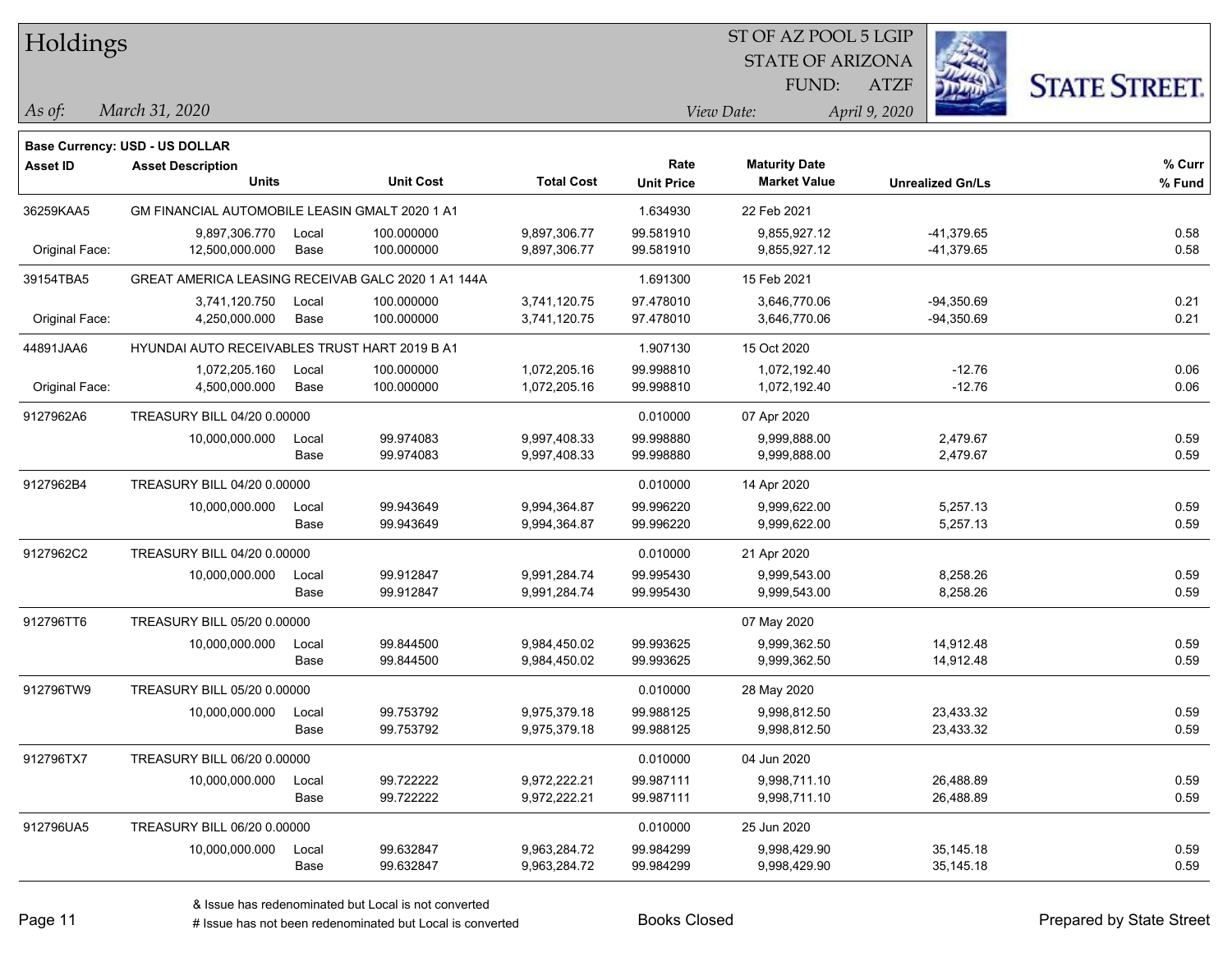| Holdings                  |                                                |       |                  |                   |                   | ST OF AZ POOL 5 LGIP    |               |                         |                      |
|---------------------------|------------------------------------------------|-------|------------------|-------------------|-------------------|-------------------------|---------------|-------------------------|----------------------|
|                           |                                                |       |                  |                   |                   | <b>STATE OF ARIZONA</b> |               |                         |                      |
|                           |                                                |       |                  |                   |                   | FUND:                   | <b>ATZF</b>   |                         | <b>STATE STREET.</b> |
| $As$ of:                  | March 31, 2020                                 |       |                  |                   |                   | View Date:              | April 9, 2020 |                         |                      |
|                           | <b>Base Currency: USD - US DOLLAR</b>          |       |                  |                   |                   |                         |               |                         |                      |
| <b>Asset ID</b>           | <b>Asset Description</b>                       |       |                  |                   | Rate              | <b>Maturity Date</b>    |               |                         | % Curr               |
|                           | <b>Units</b>                                   |       | <b>Unit Cost</b> | <b>Total Cost</b> | <b>Unit Price</b> | <b>Market Value</b>     |               | <b>Unrealized Gn/Ls</b> | % Fund               |
| 98163MAA6                 | WORLD OMNI AUTO RECEIVABLES TR WOART 2020 A A1 |       |                  |                   | 1.049220          | 15 Mar 2021             |               |                         |                      |
|                           | 20,000,000.000                                 | Local | 100.000000       | 20,000,000.00     | 98.000000         | 19,600,000.00           |               | $-400,000.00$           | 1.15                 |
| Original Face:            | 20,000,000.000                                 | Base  | 100.000000       | 20,000,000.00     | 98.000000         | 19,600,000.00           |               | -400,000.00             | 1.15                 |
| <b>US DOLLAR Total</b>    |                                                |       |                  |                   |                   |                         |               |                         |                      |
|                           | 114,581,665.220                                | Local |                  | 114,460,059.29    |                   | 113,990,374.20          |               | -469,685.09             | 6.70                 |
| Original Face:            | 61,250,000.000                                 | Base  |                  | 114,460,059.29    |                   | 113,990,374.20          |               | -469,685.09             | 6.70                 |
| <b>FIXED INCOME Total</b> |                                                |       |                  |                   |                   |                         |               |                         |                      |
|                           | 114,581,665.220                                | Base  |                  | 114,460,059.29    |                   | 113,990,374.20          |               | -469,685.09             | 6.70                 |
| Original Face:            | 61,250,000.000                                 |       |                  |                   |                   |                         |               |                         |                      |

Page 12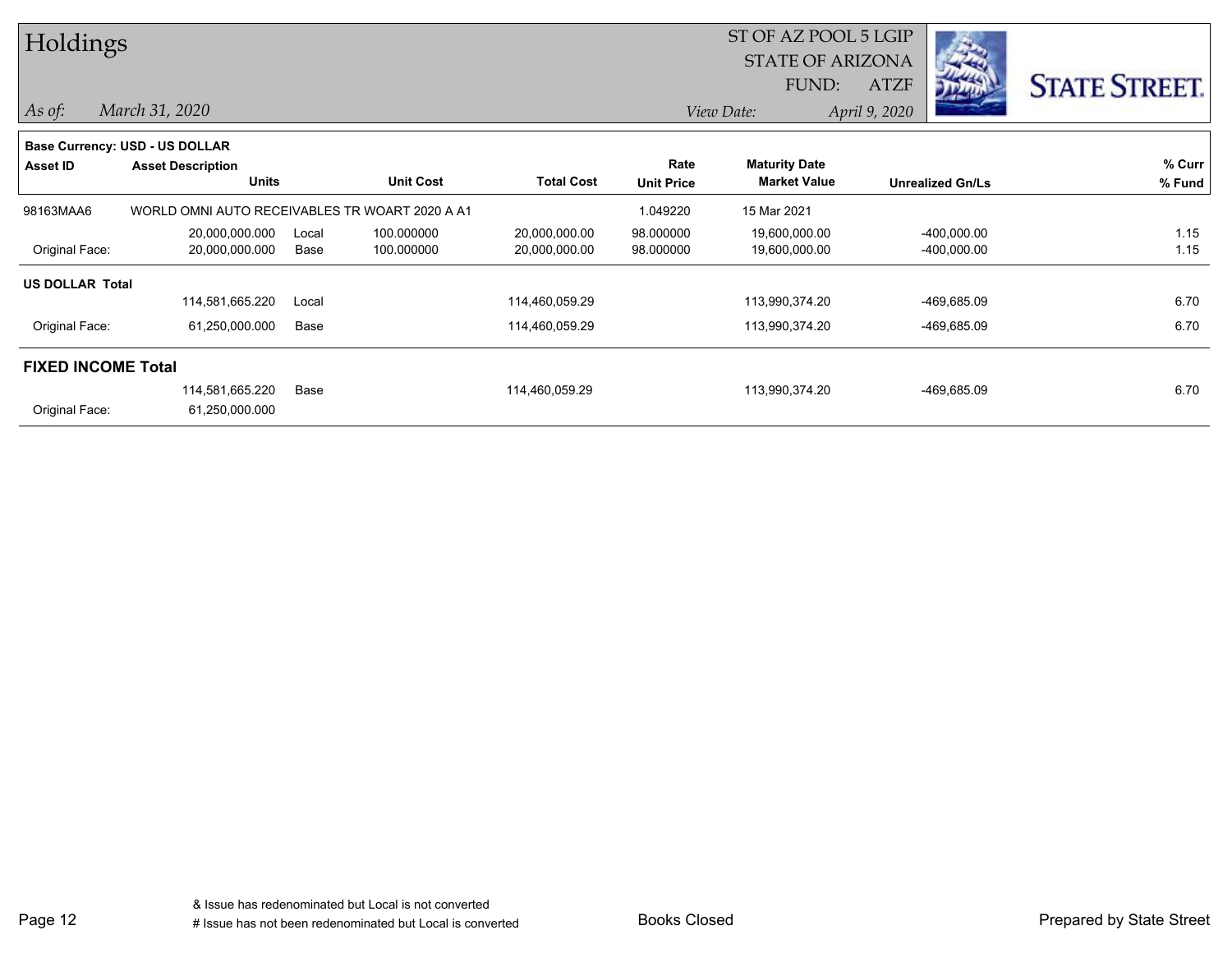| Holdings          |                                                                   |      |                  | ST OF AZ POOL 5 LGIP<br><b>STATE OF ARIZONA</b> |                   |                      |                              |                      |
|-------------------|-------------------------------------------------------------------|------|------------------|-------------------------------------------------|-------------------|----------------------|------------------------------|----------------------|
| $\vert$ As of:    | March 31, 2020                                                    |      |                  |                                                 |                   | FUND:<br>View Date:  | <b>ATZF</b><br>April 9, 2020 | <b>STATE STREET.</b> |
| Asset ID          | <b>Base Currency: USD - US DOLLAR</b><br><b>Asset Description</b> |      |                  |                                                 | Rate              | <b>Maturity Date</b> |                              | % Curr               |
|                   | <b>Units</b>                                                      |      | <b>Unit Cost</b> | <b>Total Cost</b>                               | <b>Unit Price</b> | <b>Market Value</b>  | <b>Unrealized Gn/Ls</b>      | % Fund               |
| <b>FUND Total</b> |                                                                   |      |                  |                                                 |                   |                      |                              |                      |
| Original Face:    | 1,704,453,154.670<br>61,250,000.000                               | Base |                  | 1,702,152,051.47                                |                   | 1,701,636,059.95     | -515,991.52                  | 100.00               |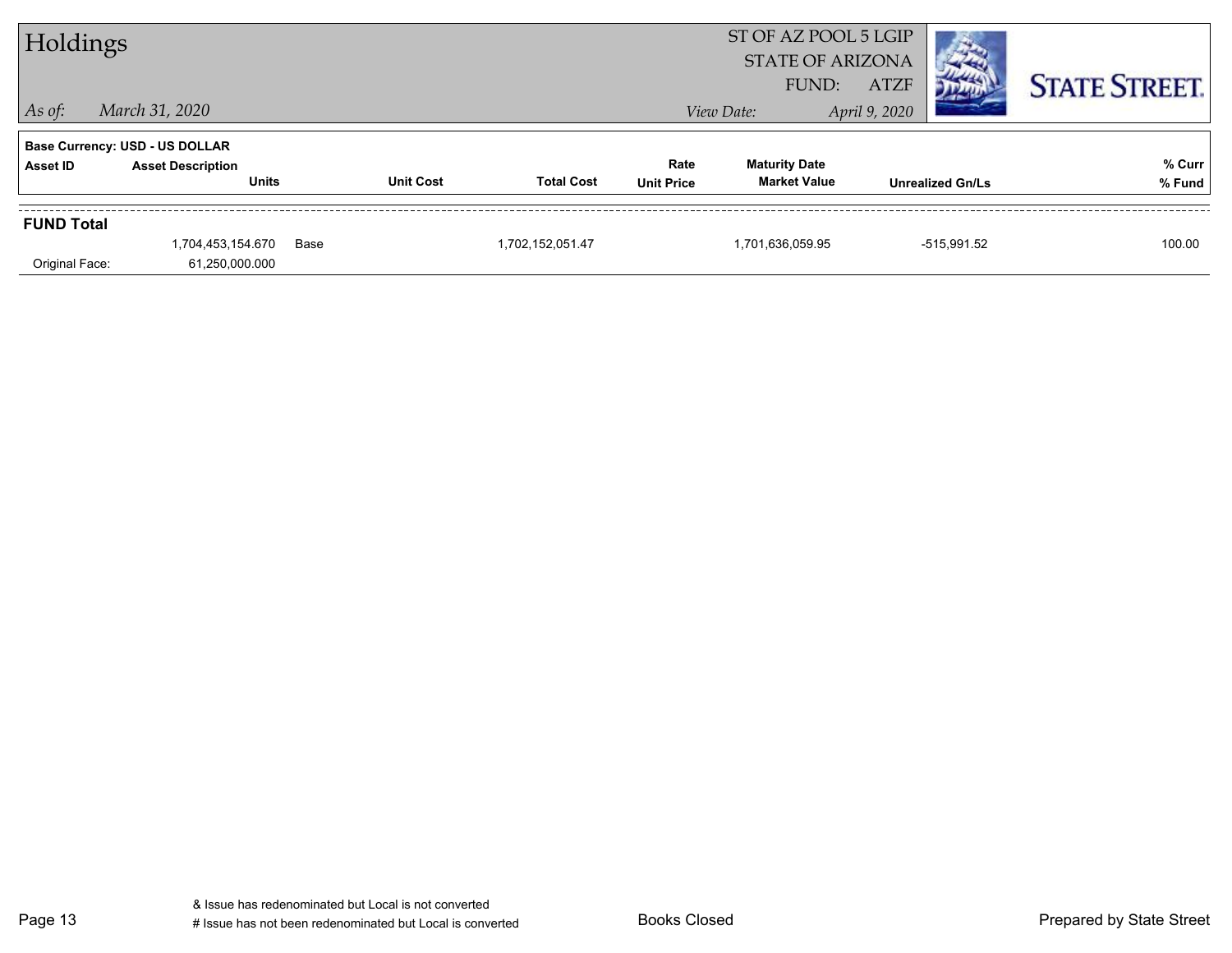## Holdings

## Currency Summary

*As of: March 31, 2020*

## ST OF AZ POOL 5 LGIP STATE OF ARIZONAATZF FUND:



*View Date:April 9, 2020*

| Dase Currency.COD - OO DOLLAR |                   |       |                   |                     | % Currency |                         |                          |                           |
|-------------------------------|-------------------|-------|-------------------|---------------------|------------|-------------------------|--------------------------|---------------------------|
|                               | <b>Units</b>      |       | <b>Total Cost</b> | <b>Market Value</b> | % Fund     | <b>Unreal Sec Gn/Ls</b> | <b>Unreal Curr Gn/Ls</b> | <b>Total Unreal Gn/Ls</b> |
| <b>US DOLLAR</b>              |                   |       |                   |                     |            |                         | Exchange Rate:           | 1.000000                  |
| <b>CASH</b>                   |                   |       |                   |                     |            |                         |                          |                           |
|                               | 65,898.070        | Local | 65,898.07         | 65,898.07           | 0.00       | 0.00                    |                          | 0.00                      |
|                               |                   | Base  | 65,898.07         | 65,898.07           | 0.00       | 0.00                    | 0.00                     | 0.00                      |
| <b>CASH EQUIVALENT</b>        |                   |       |                   |                     |            |                         |                          |                           |
|                               | 1,589,805,591.380 | Local | 1,587,626,094.11  | 1,587,579,787.68    | 93.30      | $-46,306.43$            |                          | $-46,306.43$              |
|                               |                   | Base  | 1,587,626,094.11  | 1,587,579,787.68    | 93.30      | $-46,306.43$            | 0.00                     | $-46,306.43$              |
| <b>FIXED INCOME</b>           |                   |       |                   |                     |            |                         |                          |                           |
|                               | 114,581,665.220   | Local | 114,460,059.29    | 113,990,374.20      | 6.70       | -469,685.09             |                          | -469,685.09               |
| Original Face:                | 61,250,000.000    | Base  | 114,460,059.29    | 113,990,374.20      | 6.70       | -469,685.09             | 0.00                     | -469,685.09               |
| <b>US DOLLAR Total</b>        |                   |       |                   |                     |            |                         |                          |                           |
|                               | 1,704,453,154.670 | Local | 1,702,152,051.47  | 1,701,636,059.95    | 100.00     | $-515,991.52$           |                          | -515,991.52               |
| Original Face:                | 61,250,000.000    | Base  | 1,702,152,051.47  | 1,701,636,059.95    | 100.00     | -515,991.52             | 0.00                     | $-515,991.52$             |
| <b>FUND Total</b>             |                   |       |                   |                     |            |                         |                          |                           |
|                               | 1,704,453,154.670 | Base  | 1,702,152,051.47  | 1,701,636,059.95    | 100.00     | -515,991.52             | 0.00                     | $-515,991.52$             |
| Original Face:                | 61,250,000.000    |       |                   |                     |            |                         |                          |                           |
|                               |                   |       |                   |                     |            |                         |                          |                           |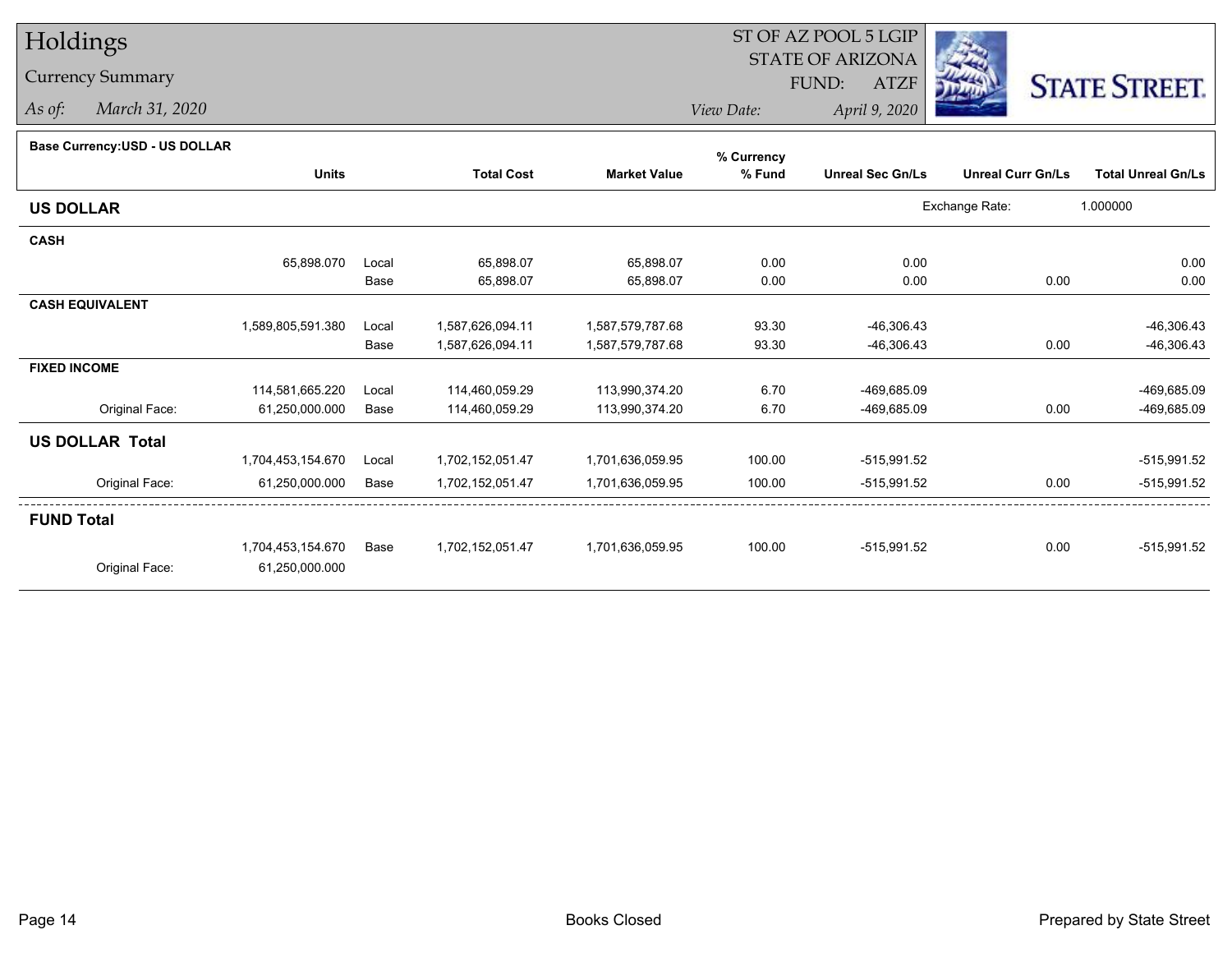| Holdings             |                                       |           |                     |                             | ST OF AZ POOL 5 LGIP<br><b>STATE OF ARIZONA</b> |                          |                           |  |
|----------------------|---------------------------------------|-----------|---------------------|-----------------------------|-------------------------------------------------|--------------------------|---------------------------|--|
| <b>Asset Summary</b> |                                       |           |                     |                             | <b>ATZF</b><br>FUND:                            | <b>STATE STREET.</b>     |                           |  |
| As of:               | March 31, 2020                        |           |                     | April 9, 2020<br>View Date: |                                                 |                          |                           |  |
|                      | <b>Base Currency: USD - US DOLLAR</b> |           |                     |                             |                                                 |                          |                           |  |
|                      | <b>Units</b><br><b>Total Cost</b>     |           | <b>Market Value</b> | % Fund                      | <b>Unreal Sec Gn/Ls</b>                         | <b>Unreal Curr Gn/Ls</b> | <b>Total Unreal Gn/Ls</b> |  |
| <b>CASH</b>          |                                       |           |                     |                             |                                                 |                          |                           |  |
| <b>US DOLLAR</b>     | 65,898.070                            | 65,898.07 | 65,898.07           | 0.00                        | 0.00                                            | 0.00                     | 0.00                      |  |
| <b>CASH Total</b>    | 65,898.070                            | 65,898.07 | 65,898.07           | 0.00                        | 0.00                                            | 0.00                     | 0.00                      |  |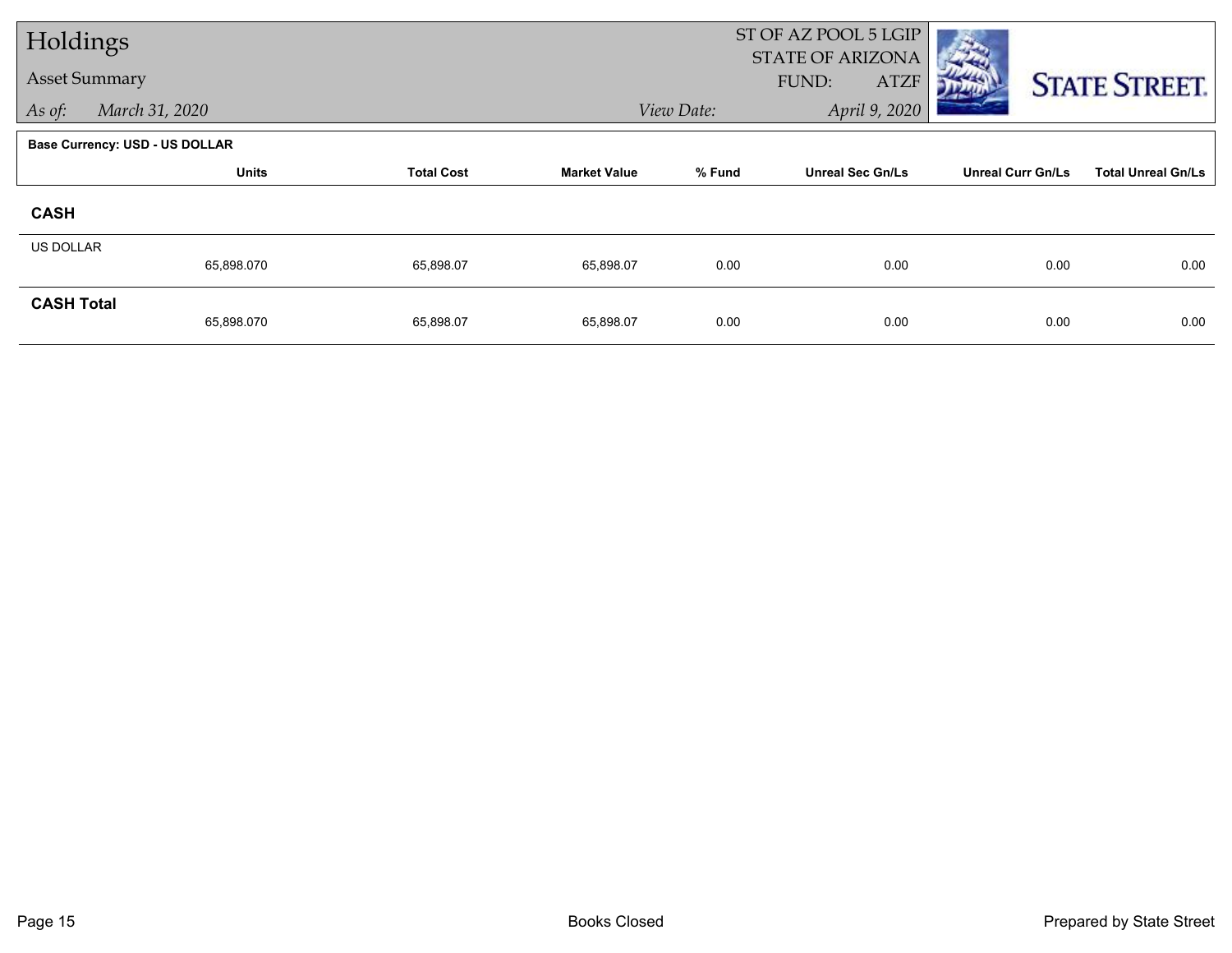| Holdings             |                                                   |                   |                     | ST OF AZ POOL 5 LGIP<br><b>STATE OF ARIZONA</b> |                             |                          |                           |  |
|----------------------|---------------------------------------------------|-------------------|---------------------|-------------------------------------------------|-----------------------------|--------------------------|---------------------------|--|
| <b>Asset Summary</b> |                                                   |                   |                     |                                                 | <b>FUND:</b><br><b>ATZF</b> |                          | <b>STATE STREET.</b>      |  |
| As of:               | March 31, 2020                                    |                   |                     | April 9, 2020<br>View Date:                     |                             |                          |                           |  |
|                      | Base Currency: USD - US DOLLAR                    |                   |                     |                                                 |                             |                          |                           |  |
|                      | <b>Units</b>                                      | <b>Total Cost</b> | <b>Market Value</b> | % Fund                                          | <b>Unreal Sec Gn/Ls</b>     | <b>Unreal Curr Gn/Ls</b> | <b>Total Unreal Gn/Ls</b> |  |
|                      | <b>CASH EQUIVALENT</b>                            |                   |                     |                                                 |                             |                          |                           |  |
| US DOLLAR            |                                                   |                   |                     |                                                 |                             |                          |                           |  |
|                      | 1,589,805,591.380                                 | 1,587,626,094.11  | 1,587,579,787.68    | 93.30                                           | $-46,306.43$                | 0.00                     | $-46,306.43$              |  |
|                      | <b>CASH EQUIVALENT Total</b><br>1,589,805,591.380 | 1,587,626,094.11  | 1,587,579,787.68    | 93.30                                           | -46,306.43                  | 0.00                     | $-46,306.43$              |  |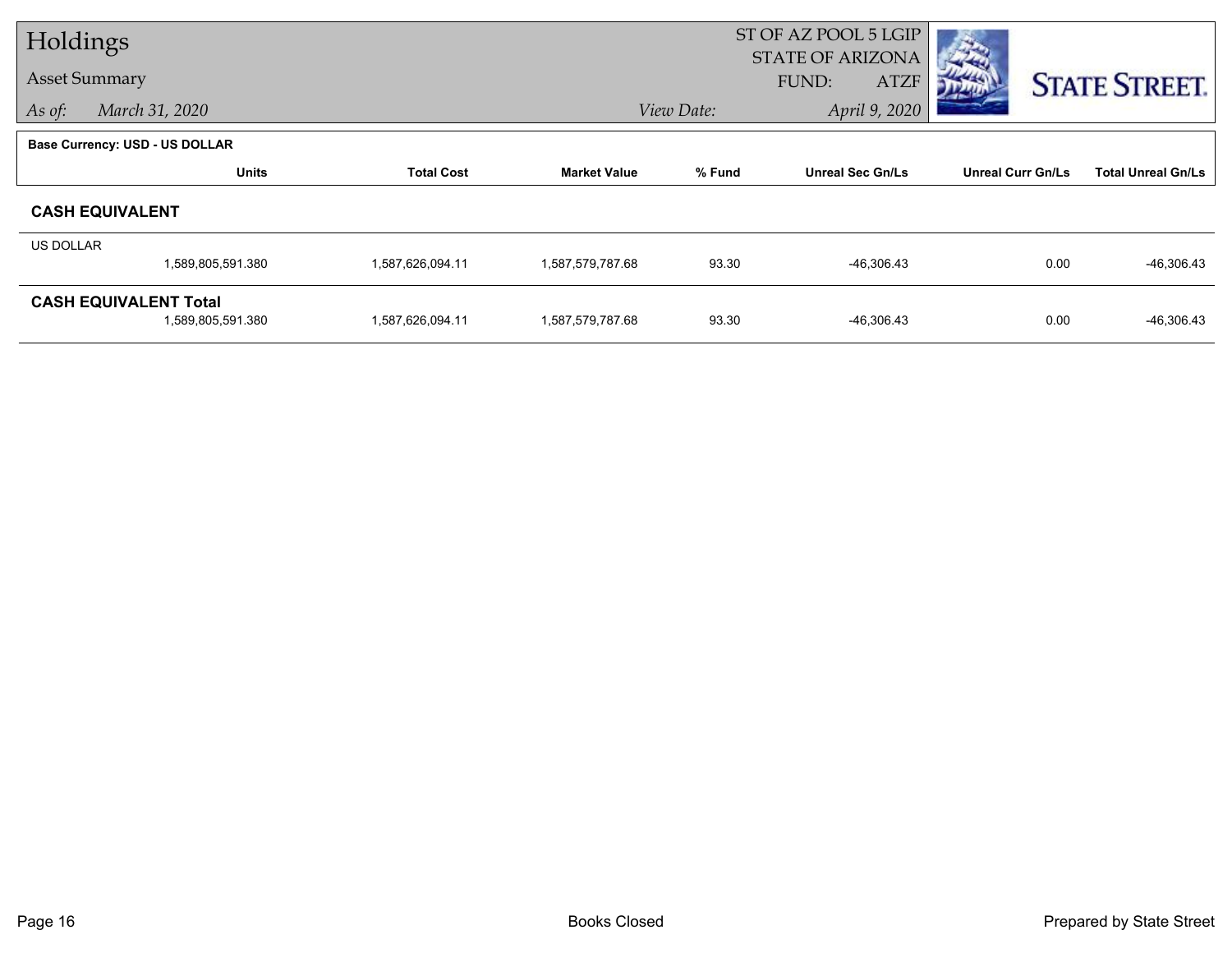| Holdings             |                                              |                   |                     | ST OF AZ POOL 5 LGIP<br><b>STATE OF ARIZONA</b> |                         |                          |                           |  |
|----------------------|----------------------------------------------|-------------------|---------------------|-------------------------------------------------|-------------------------|--------------------------|---------------------------|--|
| <b>Asset Summary</b> |                                              |                   |                     |                                                 | FUND:<br><b>ATZF</b>    |                          | <b>STATE STREET.</b>      |  |
| As of:               | View Date:<br>March 31, 2020                 |                   |                     |                                                 | April 9, 2020           |                          |                           |  |
|                      | <b>Base Currency: USD - US DOLLAR</b>        |                   |                     |                                                 |                         |                          |                           |  |
|                      | <b>Units</b>                                 | <b>Total Cost</b> | <b>Market Value</b> | % Fund                                          | <b>Unreal Sec Gn/Ls</b> | <b>Unreal Curr Gn/Ls</b> | <b>Total Unreal Gn/Ls</b> |  |
|                      | <b>FIXED INCOME</b>                          |                   |                     |                                                 |                         |                          |                           |  |
| <b>US DOLLAR</b>     |                                              |                   |                     |                                                 |                         |                          |                           |  |
|                      | 114,581,665.220                              | 114,460,059.29    | 113,990,374.20      | 6.70                                            | -469,685.09             | 0.00                     | -469,685.09               |  |
|                      | <b>FIXED INCOME Total</b><br>114,581,665.220 | 114,460,059.29    | 113,990,374.20      | 6.70                                            | -469,685.09             | 0.00                     | -469,685.09               |  |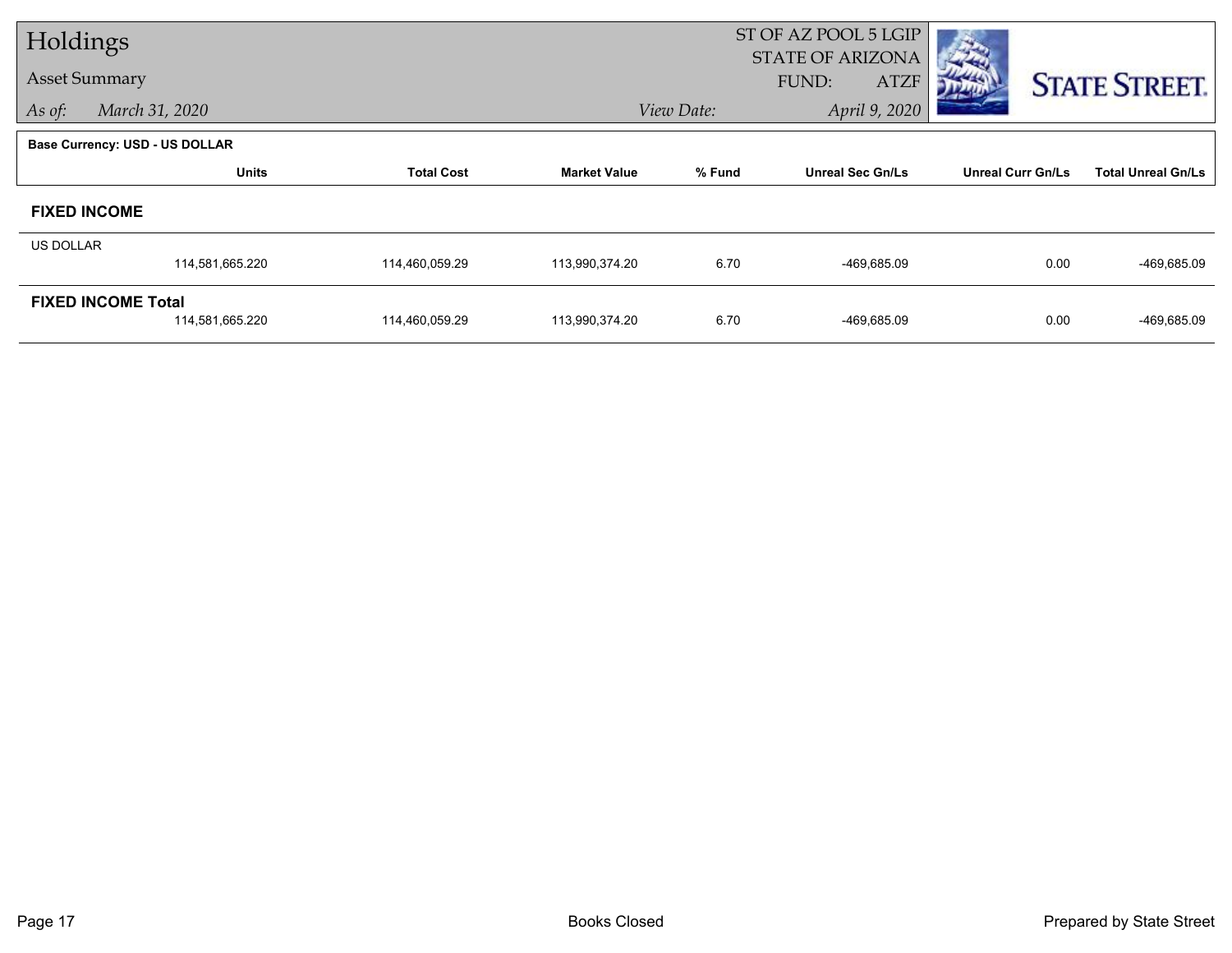| Holdings                 |                                       |                  |                     |                      | ST OF AZ POOL 5 LGIP<br><b>STATE OF ARIZONA</b> |                          |                           |  |
|--------------------------|---------------------------------------|------------------|---------------------|----------------------|-------------------------------------------------|--------------------------|---------------------------|--|
| <b>Asset Summary</b>     |                                       |                  |                     | <b>ATZF</b><br>FUND: |                                                 |                          | <b>STATE STREET.</b>      |  |
| March 31, 2020<br>As of: |                                       |                  |                     | View Date:           | April 9, 2020                                   |                          |                           |  |
|                          | <b>Base Currency: USD - US DOLLAR</b> |                  |                     |                      |                                                 |                          |                           |  |
|                          | <b>Units</b><br><b>Total Cost</b>     |                  | <b>Market Value</b> | % Fund               | <b>Unreal Sec Gn/Ls</b>                         | <b>Unreal Curr Gn/Ls</b> | <b>Total Unreal Gn/Ls</b> |  |
| <b>FUND Total</b>        |                                       |                  |                     |                      |                                                 |                          |                           |  |
|                          | 1.704.453.154.670                     | 1,702,152,051.47 | 1.701.636.059.95    | 100.00               | -515,991.52                                     | 0.00                     | -515.991.52               |  |